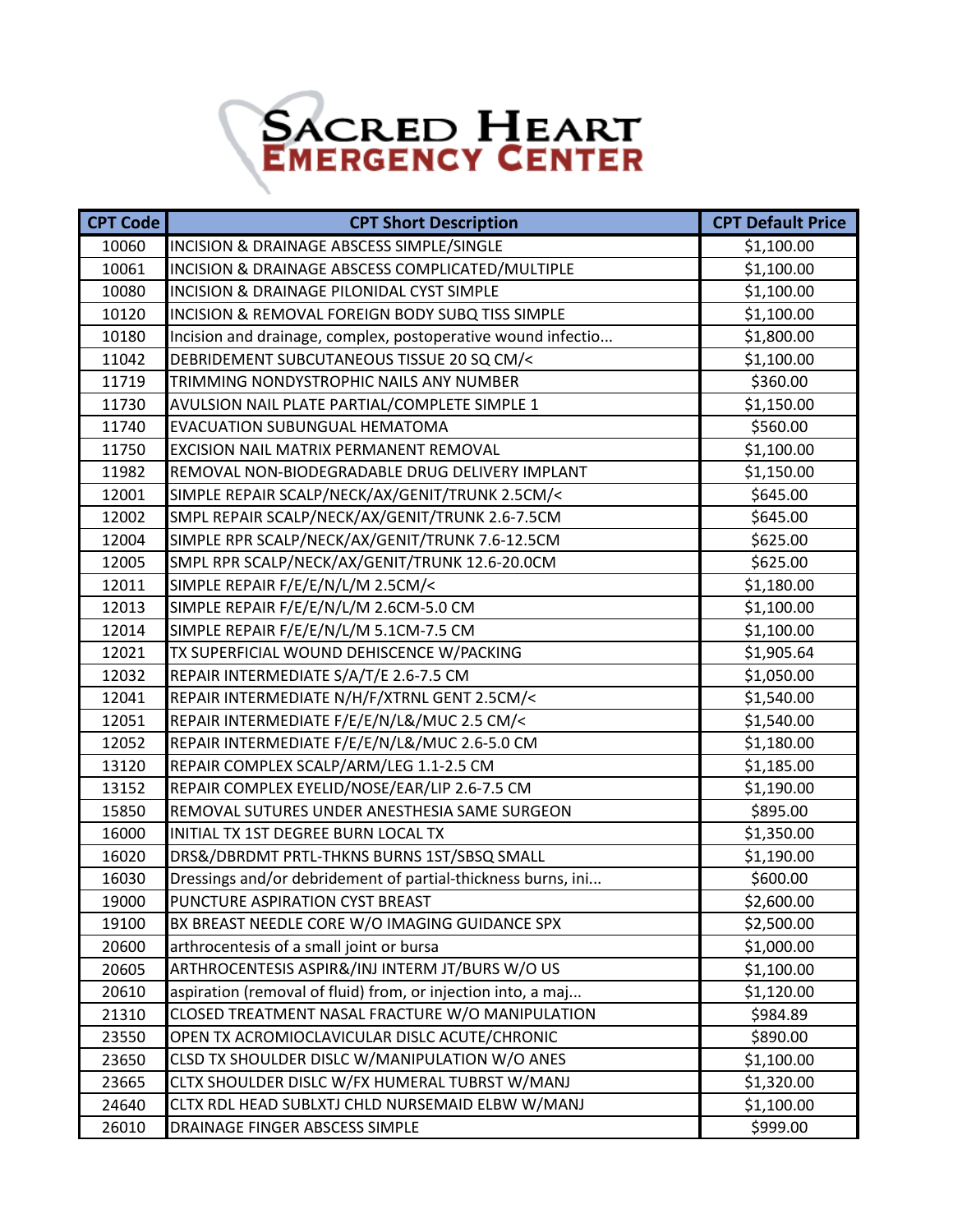| 26605          | CLTX METACARPAL FX W/MANIPULATION EACH BONE                                              | \$1,200.00               |
|----------------|------------------------------------------------------------------------------------------|--------------------------|
| 26750          | CLTX DSTL PHLNGL FX FNGR/THMB W/O MANJ EA                                                | \$1,080.00               |
| 28190          | REMOVAL FOREIGN BODY FOOT SUBCUTANEOUS                                                   | \$1,320.00               |
| 28510          | CLTX FX PHLX/PHLG OTH/THN GRT TOE W/O MNPJ                                               | \$850.00                 |
| 28660          | CLTX INTERPHALANGEAL JOINT DISLOCATION W/O ANES                                          | \$1,000.00               |
| 29075          | APPLICATION CAST ELBOW FINGER SHORT ARM                                                  | \$950.00                 |
| 29086          | <b>APPLICATION CAST FINGER</b>                                                           | \$920.00                 |
| 29105          | APPLICATION LONG ARM SPLINT SHOULDER HAND                                                | \$1,020.00               |
| 29125          | APPLICATION SHORT ARM SPLINT FOREARM-HAND STATIC                                         | \$880.00                 |
| 29130          | <b>APPLICATION FINGER SPLINT STATIC</b>                                                  | \$500.00                 |
| 29131          | <b>APPLICATION FINGER SPLINT DYNAMIC</b>                                                 | \$560.00                 |
| 29240          | <b>STRAPPING SHOULDER</b>                                                                | \$1,100.00               |
| 29280          | STRAPPING HAND/FINGER                                                                    | \$1,000.00               |
| 29450          | APPL CLUBFOOT CAST MOLDING/MANJ LONG/SHORT LEG                                           | \$1,150.00               |
| 29505          | APPLICATION LONG LEG SPLINT THIGH ANKLE/TOES                                             | \$820.00                 |
| 29515          | APPLICATION SHORT LEG SPLINT CALF FOOT                                                   | \$890.00                 |
| 29530          | <b>STRAPPING KNEE</b>                                                                    | \$1,600.00               |
| 29540          | <b>STRAPPING ANKLE &amp;/FOOT</b>                                                        | \$1,190.00               |
| 29550          | <b>STRAPPING TOES</b>                                                                    | \$1,200.00               |
| 29700          | REMOVAL/BIVALVING GAUNTLET BOOT/BODY CAST                                                | \$1,100.00               |
| 30300          | REMOVAL FOREIGN BODY INTRANASAL OFFICE PROCEDURE                                         | \$1,300.00               |
| 30901          | CONTROL NASAL HEMORRHAGE ANTERIOR SIMPLE                                                 | \$1,320.00               |
| 30905          | CTRL NSL HEMRRG PST NASAL PACKS&/CAUTERY 1ST                                             | \$1,325.00               |
| 3120F          | 12-LEAD ECG PERFORMED                                                                    | \$250.00                 |
| 33512          | CORONARY ARTERY BYPASS 3 CORONARY VENOUS GRAFTS                                          | \$2,700.00               |
| 36000          | INTRODUCTION NEEDLE/INTRACATHETER VEIN                                                   | \$200.00                 |
| 36010          | INTRO CATHETER SUPERIOR/INFERIOR VENA CAVA                                               | \$590.00                 |
| 36415          | COLLECTION VENOUS BLOOD VENIPUNCTURE                                                     | \$390.00                 |
| 36416          | COLLECTION CAPILLARY BLOOD SPECIMEN                                                      | \$595.00                 |
| 36569          | IV cather                                                                                | \$1,266.00               |
| 43752          | NASO/ORO-GASTRIC TUBE PLMT REQ PHYS&FLUOR GDNCE                                          | \$2,050.00               |
| 51702          | INSJ TEMP NDWELLG BLADDER CATHETER SIMPLE                                                | \$1,100.00               |
| 51703          | INSJ TEMP NDWELLG BLADDER CATHETER COMPLICATED                                           | \$1,110.00               |
| 57415          | REMOVAL IMPACTED VAG FB SPX W/ANES OTH/THN LOCAL                                         | \$1,115.00               |
| 64400          | NJX ANES TRIGEMINAL NRV ANY DIV/BRANCH                                                   | \$1,000.00               |
| 64450          | INJECTION ANES OTHER PERIPHERAL NERVE/BRANCH                                             | \$1,180.00               |
| 65205          | REMOVAL FB EYE CONJUNCTIVAL SUPERFICIAL                                                  | \$1,300.00               |
| 65220          | RMVL FB XTRNL EYE CORNEAL W/O SLIT LAMP<br>RMVL FB XTRNL EYE CORNEAL W/SLIT LAMP         | \$1,190.00               |
| 65222          |                                                                                          | \$1,320.00               |
| 65435<br>69200 | RMVL CORNEAL EPITHELIUM W/WO CHEMOCAUTERIZATION<br>RMVL FB XTRNL AUDITORY CANAL W/O ANES | \$1,190.00<br>\$1,190.00 |
| 69209          | REMOVAL IMPACTED CERUMEN IRRIGATION/LVG UNILAT                                           | \$1,190.00               |
| 69210          | REMOVAL IMPACTED CERUMEN INSTRUMENTATION UNILAT                                          | \$1,320.00               |
| 70030          | RADIOLOGIC EXAMINATION EYE DETECT FOREIGN BODY                                           | \$1,900.00               |
| 70110          | RADIOLOG EXAM MANDIBLE COMPL MINIMUM 4 VIEWS                                             | \$2,220.00               |
| 70130          | RADEX MASTOIDS COMPL MINIMUM 3 VIEWS PR SIDE                                             | \$1,590.00               |
| 70150          | RADEX FACIAL BONES COMPLETE MINIMUM 3 VIEWS                                              | \$2,050.00               |
|                |                                                                                          |                          |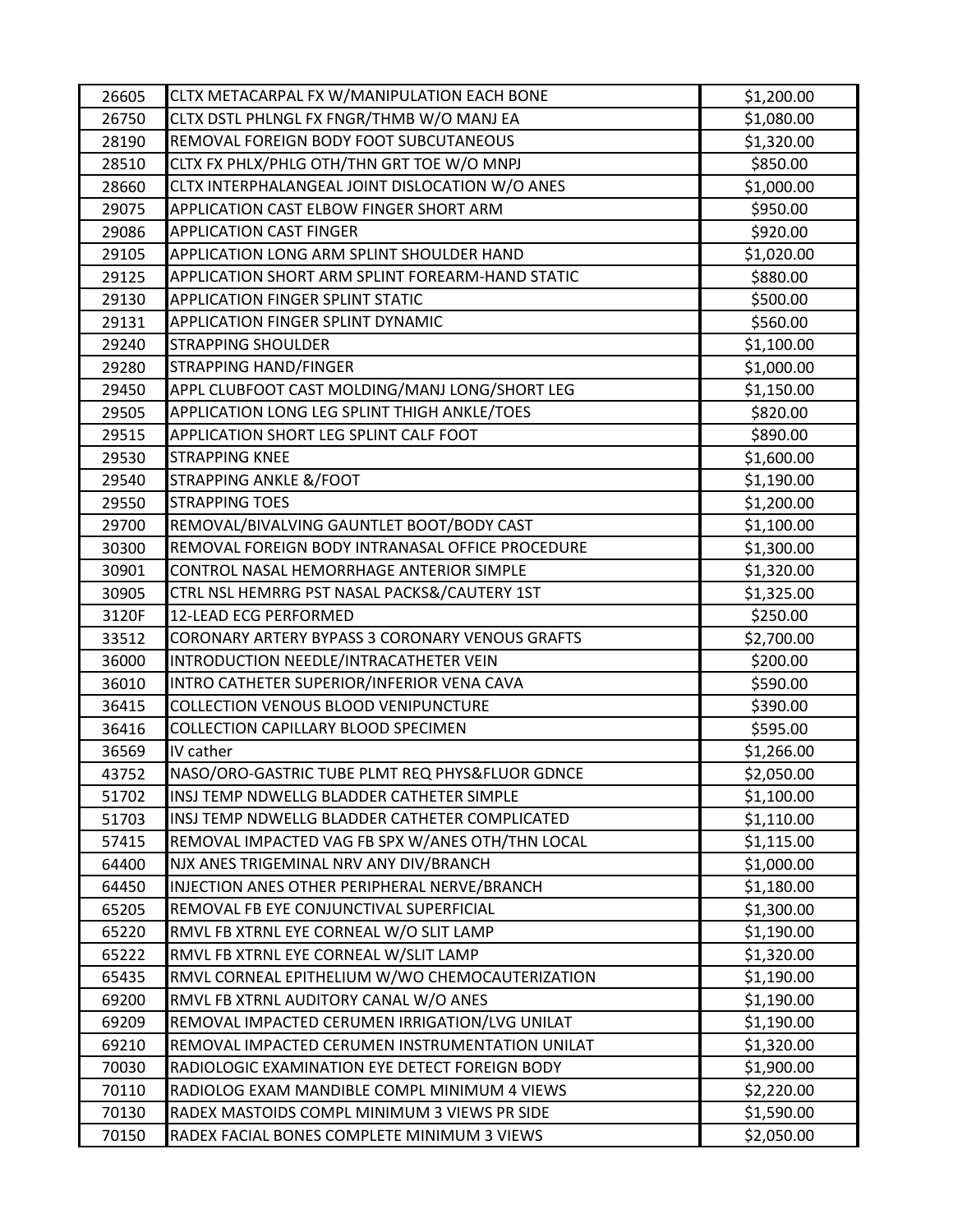| 70160          | RADEX NASAL BONES COMPLETE MINIMUM 3 VIEWS                             | \$2,640.00               |
|----------------|------------------------------------------------------------------------|--------------------------|
| 70200          | RADEX ORBITS COMPLETE MINIMUM 4 VIEWS                                  | \$2,645.00               |
| 70210          | RADEX SINUSES PARANASAL <3 VIEWS                                       | \$2,500.00               |
| 70220          | RADEX SINUSES PARANASAL COMPL MINIMUM 3 VIEWS                          | \$2,600.00               |
| 70250          | RADIOLOGIC EXAMINATION SKULL 4/> VIEWS                                 | \$2,350.00               |
| 70260          | RADIOLOGIC EXAM SKULL COMPLETE MINIMUM 4 VIEWS                         | \$2,300.00               |
| 70330          | RADEX TEMPOROMANDBLE JT OPN & CLSD MOUTH BILAT                         | \$2,600.00               |
| 70360          | RADIOLOGIC EXAMINATION NECK SOFT TISSUE                                | \$2,500.00               |
| 70450          | CT HEAD/BRAIN W/O CONTRAST MATERIAL                                    | \$4,800.00               |
| 70460          | CT HEAD/BRAIN W/CONTRAST MATERIAL                                      | \$5,200.00               |
| 70470          | CT HEAD/BRAIN W/O & W/CONTRAST MATERIAL                                | \$5,500.00               |
| 70480          | CT ORBIT SELLA/POST FOSSA/EAR W/O CONTRAST MATRL                       | \$5,600.00               |
| 70481          | CT ORBIT SELLA/POST FOSSA/EAR W/CONTRAST MATRL                         | \$5,700.00               |
| 70482          | CT ORBIT SELLA/POST FOSSA/EAR W/O & W/CONTR MATR                       | \$5,800.00               |
| 70486          | CT MAXILLOFACIAL W/O CONTRAST MATERIAL                                 | \$5,500.00               |
| 70487          | CT MAXILLOFACIAL W/CONTRAST MATERIAL                                   | \$5,600.00               |
| 70488          | CT MAXILLOFACIAL W/O & W/CONTRAST MATERIAL                             | \$5,100.00               |
| 70490          | CT SOFT TISSUE NECK W/O CONTRAST MATERIAL                              | \$5,200.00               |
| 70491          | CT SOFT TISSUE NECK W/CONTRAST MATERIAL                                | \$5,600.00               |
| 70492          | CT SOFT TISSUE NECK W/O & W/CONTRAST MATERIAL                          | \$5,100.00               |
| 70496          | CT ANGIOGRAPHY HEAD W/CONTRAST/NONCONTRAST                             | \$5,200.00               |
| 70498          | CT ANGIOGRAPHY NECK W/CONTRAST/NONCONTRAST                             | \$5,250.00               |
| 71010          | RADIOLOGIC EXAMINATION CHEST SINGLE VIEW FRONTAL                       | \$2,250.00               |
| 71020          | RADIOLOGIC EXAM CHEST 2 VIEWS FRONTAL&LATERAL                          | \$2,300.00               |
| 71035          | RADEX CHEST SPECIAL VIEWS                                              | \$2,600.00               |
| 71045          | Radiologic examination, chest ; single view                            | \$2,050.00               |
| 71046          | Radiologic examination, chest; 2 views                                 | \$2,550.00               |
| 71047          | Radiologic examination, chest; 3 views                                 | \$2,600.00               |
| 71048          | (Radiologic examination, chest; 4 or more                              | \$2,600.00               |
| 71100          | RADEX RIBS UNILATERAL 2 VIEWS                                          | \$1,950.00               |
| 71101          | RADEX RIBS UNI W/POSTEROANT CH MINIMUM 3 VIEWS                         | \$2,300.00               |
| 71110          | RADEX RIBS BILATERAL 3 VIEWS                                           | \$2,500.00               |
| 71111          | RADEX RIBS BI W/POSTEROANT CH MINIMUM 4 VIEWS                          | \$2,600.00               |
| 71120          | RADEX STERNUM MINIMUM 2 VIEWS                                          | \$2,450.00               |
| 71250          | CT THORAX W/O CONTRAST MATERIAL                                        | \$5,200.00               |
| 71260          | CT THORAX W/CONTRAST MATERIAL                                          | \$5,500.00               |
| 71270          | CT THORAX W/O & W/CONTRAST MATERIAL                                    | \$5,600.00               |
| 71275          | CT ANGIOGRAPHY CHEST W/CONTRAST/NONCONTRAST                            | \$5,400.00               |
| 72020          | RADEX SPINE 1 VIEW SPECIFY LEVEL                                       | \$2,200.00               |
| 72040          | RADEX SPINE CERVICAL 2 OR 3 VIEWS<br>RADEX SPINE CERVICAL 4 OR 5 VIEWS | \$2,300.00               |
| 72050<br>72052 | RADEX SPINE CERVICAL 6 OR MORE VIEWS                                   | \$2,400.00<br>\$2,500.00 |
| 72070          | RADEX SPINE THORACIC 2 VIEWS                                           | \$2,200.00               |
| 72072          | RADEX SPINE THORACIC 3 VIEWS                                           | \$2,400.00               |
| 72074          | RADEX SPINE THORACIC MINIMUM 4 VIEWS                                   | \$2,300.00               |
| 72080          | RADEX SPINE THORACOLUMBAR JUNCTION MIN 2 VIEWS                         | \$2,100.00               |
| 72082          | RADEX ENTIR THRC LMBR CRV SAC SPI W/SKULL 2/3 VW                       | \$2,250.00               |
|                |                                                                        |                          |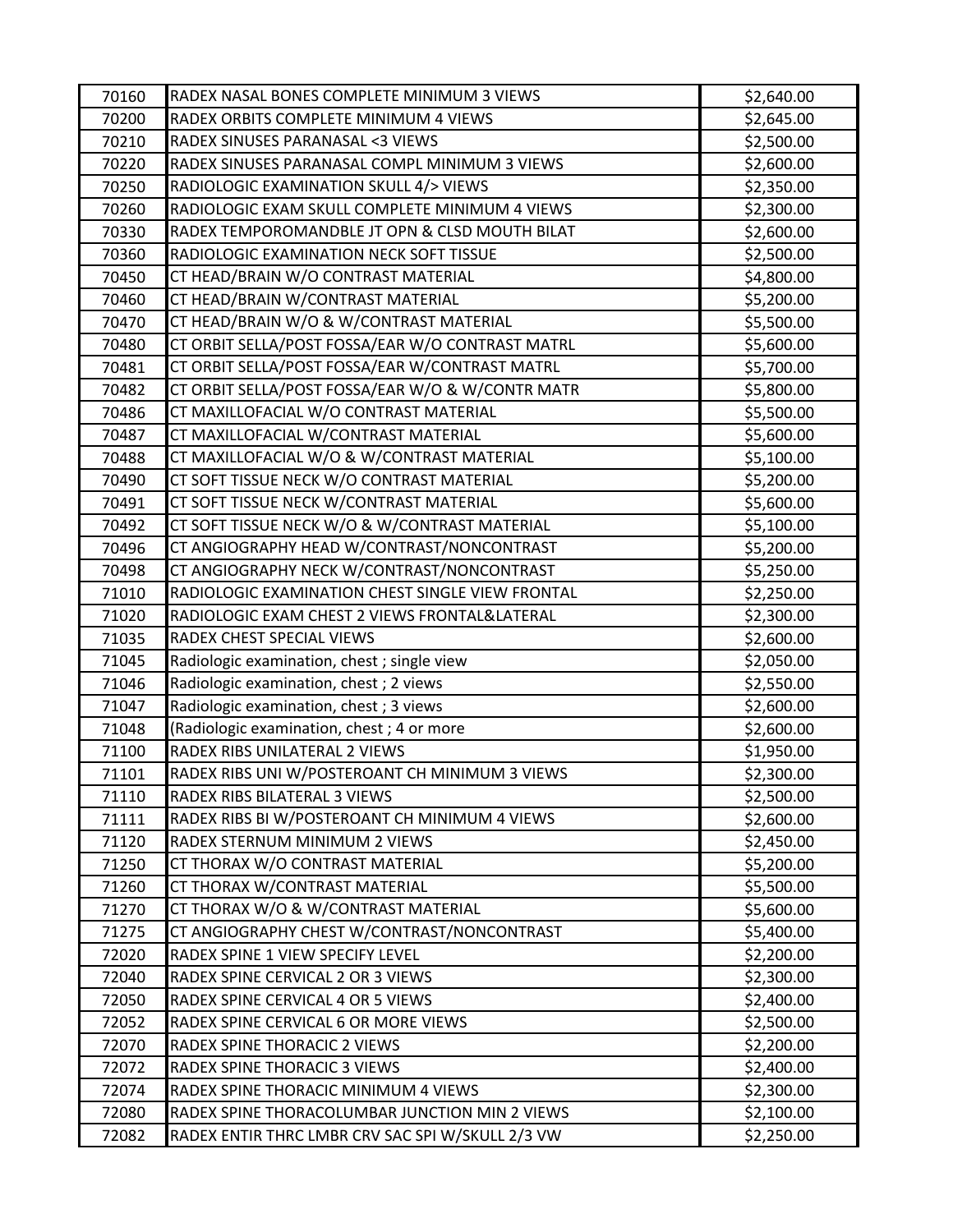| 72100 | RADEX SPINE LUMBOSACRAL 2/3 VIEWS                | \$2,500.00 |
|-------|--------------------------------------------------|------------|
| 72110 | RADEX SPINE LUMBOSACRAL MINIMUM 4 VIEWS          | \$2,800.00 |
| 72114 | RADEX SPINE LUMBSCRL COMPL W/BENDING VIEWS MIN 6 | \$2,400.00 |
| 72120 | RADEX SPINE LUMBOSACRAL ONLY BENDING 2/3 VIEWS   | \$2,500.00 |
| 72125 | CT CERVICAL SPINE W/O CONTRAST MATERIAL          | \$5,500.00 |
| 72126 | CT CERVICAL SPINE W/CONTRAST MATERIAL            | \$5,000.00 |
| 72127 | CT CERVICAL SPINE W/O &W/CONTRAST MATERIAL       | \$5,800.00 |
| 72128 | CT THORACIC SPINE W/O CONTRAST MATERIAL          | \$5,450.00 |
| 72129 | CT THORACIC SPINE W/CONTRAST MATERIAL            | \$5,200.00 |
| 72130 | CT THORACIC SPINE W/O & W/CONTRAST MATERIAL      | \$5,500.00 |
| 72131 | CT LUMBAR SPINE W/O CONTRAST MATERIAL            | \$5,600.00 |
| 72132 | CT LUMBAR SPINE W/CONTRAST MATERIAL              | \$5,550.00 |
| 72133 | CT LUMBAR SPINE W/O & W/CONTRAST MATERIAL        | \$5,500.00 |
| 72170 | RADIOLOGIC EXAMINATION PELVIS 1/2 VIEWS          | \$1,750.00 |
| 72190 | RADIOLOGIC EXAM PELVIS COMPL MINIMUM 3 VIEWS     | \$1,800.00 |
| 72192 | CT PELVIS W/O CONTRAST MATERIAL                  | \$5,200.00 |
| 72193 | CT PELVIS W/CONTRAST MATERIAL                    | \$5,500.00 |
| 72220 | RADEX SACRUM & COCCYX MINIMUM 2 VIEWS            | \$2,400.00 |
| 72270 | MYELOGRAPY 2/MORE REGIONS RS&I                   | \$2,450.00 |
| 73000 | RADEX CLAVICLE COMPLETE                          | \$2,400.00 |
| 73010 | RADEX SCAPULA COMPLETE                           | \$2,450.00 |
| 73020 | RADEX SHOULDER 1 VIEW                            | \$1,800.00 |
| 73030 | RADEX SHOULDER COMPLETE MINIMUM 2 VIEWS          | \$2,600.00 |
| 73050 | RADEX A-C JOINTS BI W/WO WEIGHTED DISTRCJ        | \$2,400.00 |
| 73060 | RADEX HUMERUS MINIMUM 2 VIEWS                    | \$2,450.00 |
| 73070 | RADEX ELBOW 2 VIEWS                              | \$2,500.00 |
| 73080 | RADEX ELBOW COMPLETE MINIMUM 3 VIEWS             | \$2,500.00 |
| 73090 | RADEX FOREARM 2 VIEWS                            | \$2,300.00 |
| 73100 | <b>RADEX WRIST 2 VIEWS</b>                       | \$2,200.00 |
| 73110 | RADEX WRIST COMPLETE MINIMUM 3 VIEWS             | \$2,500.00 |
| 73120 | <b>RADEX HAND 2 VIEWS</b>                        | \$2,100.00 |
| 73130 | RADEX HAND MINIMUM 3 VIEWS                       | \$2,400.00 |
| 73140 | RADEX FINGR MINIMUM 2 VIEWS                      | \$1,800.00 |
| 73200 | CT UPPER EXTREMITY W/O CONTRAST MATERIAL         | \$5,400.00 |
| 73201 | CT UPPER EXTREMITY W/CONTRAST MATERIAL           | \$5,500.00 |
| 73202 | CT UPPER EXTREMITY W/O & W/CONTRAST MATERIAL     | \$5,600.00 |
| 73501 | RADEX HIP UNILATERAL WITH PELVIS 1 VIEW          | \$1,750.00 |
| 73502 | RADEX HIP UNILATERAL WITH PELVIS 2-3 VIEWS       | \$2,300.00 |
| 73503 | RADEX HIP UNILATERAL WITH PELVIS MINIMUM 4 VIEWS | \$2,400.00 |
| 73510 | X-RAY HIP UNILATERAL 2 VIEWS                     | \$1,650.00 |
| 73522 | RADEX HIPS BILATERAL WITH PELVIS 3-4 VIEWS       | \$2,500.00 |
| 73551 | RADIOLOGIC EXAMINATION FEMUR 1 VIEW              | \$1,100.00 |
| 73552 | RADIOLOGIC EXAMINATION FEMUR MINIMUM 2 VIEWS     | \$1,950.00 |
| 73560 | RADIOLOGIC EXAMINATION KNEE 1/2 VIEWS            | \$1,600.00 |
| 73562 | RADIOLOGIC EXAMINATION KNEE 3 VIEWS              | \$2,200.00 |
| 73564 | RADIOLOGIC EXAM KNEE COMPLETE 4/MORE VIEWS       | \$2,500.00 |
| 73565 | RADIOLOGIC EXAM BOTH KNEES STANDING ANTEROPOSTC  | \$2,650.00 |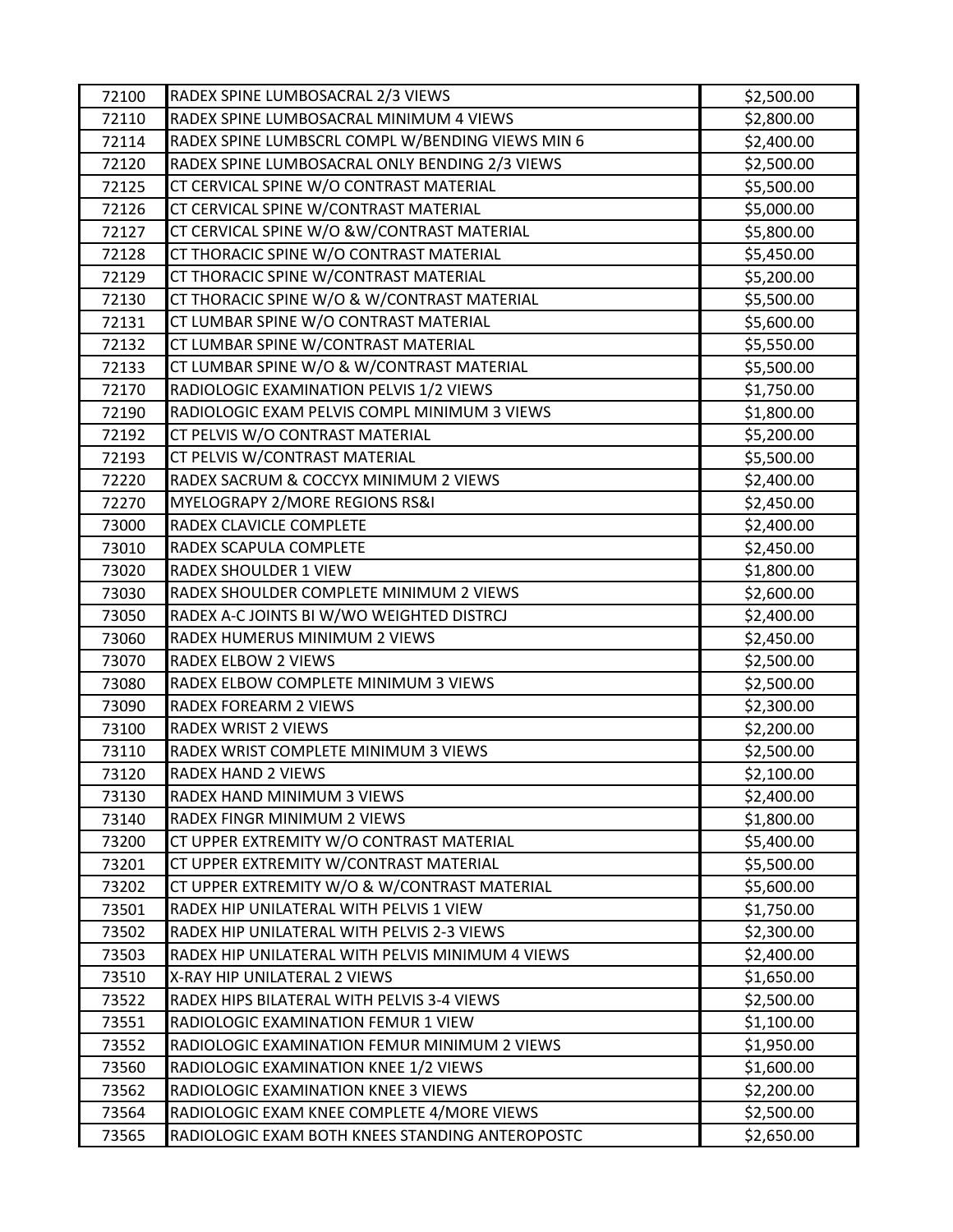| 73590          | RADIOLOGIC EXAMINATION TIBIA & FIBULA 2 VIEWS                                                 | \$2,300.00 |
|----------------|-----------------------------------------------------------------------------------------------|------------|
| 73592          | RADEX LOWER EXTREMITY INFANT MINIMUM 2 VIEWS                                                  | \$2,400.00 |
| 73600          | RADIOLOGIC EXAMINATION ANKLE 2 VIEWS                                                          | \$2,400.00 |
| 73610          | RADEX ANKLE COMPLETE MINIMUM 3 VIEWS                                                          | \$2,500.00 |
| 73620          | RADIOLOGIC EXAMINATION FOOT 2 VIEWS                                                           | \$2,100.00 |
| 73630          | RADEX FOOT COMPLETE MINIMUM 3 VIEWS                                                           | \$2,200.00 |
| 73650          | RADEX CALCANEUS MINIMUM 2 VIEWS                                                               | \$2,300.00 |
| 73660          | RADEX TOE MINIMUM 2 VIEWS                                                                     | \$1,500.00 |
| 73700          | CT LOWER EXTREMITY W/O CONTRAST MATERIAL                                                      | \$6,500.00 |
| 73718          | MRI LOWER EXTREM OTH/THN JT W/O CONTR MATRL                                                   | \$6,100.00 |
| 74000          | RADEX ABDOMEN 1 ANTEROPOSTERIOR VIEW                                                          | \$2,250.00 |
| 74018          | Radiologic examination, abdomen; 1 view                                                       | \$1,700.00 |
| 74019          | Radiologic examination, abdomen; 2 views                                                      | \$1,800.00 |
| 74020          | RADEX ABDOMEN COMPL W/DCBTS&/ERC VIEWS                                                        | \$2,500.00 |
| 74021          | Radiologic examination, abdomen; 3 or more views                                              | \$2,000.00 |
| 74022          | RADEX ABD COMPL AQT ABD W/S/E/D VIEWS 1 VIEW CH                                               | \$1,900.00 |
| 74150          | CT ABDOMEN W/O CONTRAST MATERIAL                                                              | \$5,500.00 |
| 74160          | CT ABDOMEN W/CONTRAST MATERIAL                                                                | \$5,800.00 |
| 74170          | CT ABDOMEN W/O & W/CONTRAST MATERIAL                                                          | \$5,400.00 |
| 74174          | CT ANGIO ABD&PLVIS CNTRST MTRL W/WO CNTRST IMG                                                | \$5,900.00 |
| 74175          | CT ANGIOGRAPHY ABDOMEN W/CONTRAST/NONCONTRAST                                                 | \$6,000.00 |
| 74176          | CT ABDOMEN & PELVIS W/O CONTRAST MATERIAL                                                     | \$5,400.00 |
| 74177          | CT ABDOMEN & PELVIS W/CONTRAST MATERIAL                                                       | \$5,600.00 |
| 74178          | CT ABDOMEN & PELVIS W/O CONTRST 1/> BODY RE                                                   | \$5,700.00 |
| 74190          | PERITONEOGRAM RS&I                                                                            | \$2,400.00 |
| 74240          | RADEX GI TRACT UPPER W/WO DELAYED IMAGES W/O KUB                                              | \$2,300.00 |
| 74241          | RADEX GI TRACT UPPER W/WO DELAYED IMAGES W/KUB                                                | \$2,400.00 |
| 74245          | RADEX GI TRACT UPR W/SM INT W/MULT SERIAL IMAGES                                              | \$2,250.00 |
| 74246          | Radiologic examination, gastrointestinal tract, upper, air c                                  | \$1,528.89 |
| 74250          | RADEX SMALL INTESTINE W/MULTIPLE SERIAL IMAGES                                                | \$2,200.00 |
| 74251          | RADEX SM INT W/MLT SRL IMGES VIA ENTEROCLSS TUBE                                              | \$2,300.00 |
| 74328          | <b>ENDOSCOPIC CATHJ BILIARY DUCTAL SYSTEM RS&amp;I</b>                                        | \$3,200.00 |
| 74329          | ENDOSCOPIC CATHJ PANCREATIC DUCTAL SYS RS&I                                                   | \$2,450.00 |
| 74330          | CMBN NDSC CATHJ BILIARY&PNCRTC DUCTAL SYS RS&I                                                | \$2,600.00 |
| 74340          | INTRO LONG GI TUBE W/MULT FLUORO & IMAGES RS&I                                                | \$1,200.00 |
| 74440          | VASOGRAPY VESICULOGRAPY/EPIDIDYMOGRAPY RS&I                                                   | \$2,300.00 |
| 76380          | CT LIMITED/LOCALIZED FOLLOW UP STUDY                                                          | \$5,500.00 |
| 76536          | US SOFT TISSUE HEAD & NECK REAL TIME IMGE DOCM                                                | \$2,300.00 |
| 76604          | US CHEST REAL TIME W/IMAGE DOCUMENTATION                                                      | \$2,100.00 |
| 76641          | US BREAST UNI REAL TIME WITH IMAGE COMPLETE                                                   | \$1,500.00 |
| 76642          | US BREAST UNI REAL TIME WITH IMAGE LIMITED                                                    | \$1,000.00 |
| 76700<br>76705 | US ABDOMINAL REAL TIME W/IMAGE DOCUMENTATION<br>US ABDOMINAL REAL TIME W/IMAGE LIMITED        | \$2,500.00 |
|                |                                                                                               | \$3,250.00 |
| 76770          | US RETROPERITONEAL REAL TIME W/IMAGE COMPLETE<br>US RETROPERITONEAL REAL TIME W/IMAGE LIMITED | \$1,650.00 |
| 76775<br>76801 | US PREGNANT UTERUS 14 WK TRANSABDL 1/1ST GESTAT                                               | \$2,350.00 |
|                |                                                                                               | \$2,100.00 |
| 76802          | US PREG UTERUS 14 WK TRANSABDL EACH GESTATION                                                 | \$980.00   |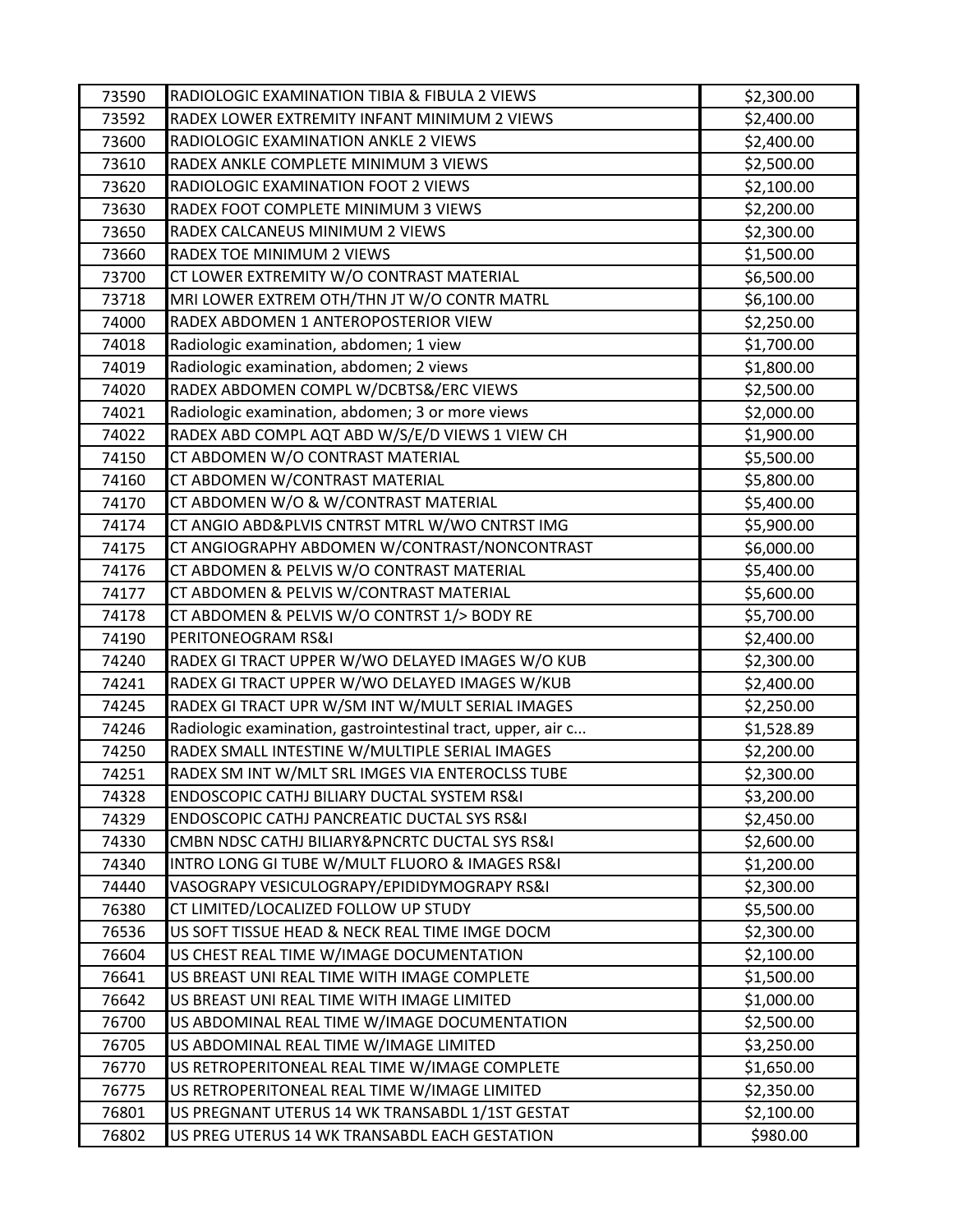| 76805 | US PREG UTERUS AFTER 1ST TRIMEST 1/1ST GESTATION | \$2,200.00 |
|-------|--------------------------------------------------|------------|
| 76810 | US PREG UTERUS > 1ST TRIMESTER ABDL EA GESTATIO  | \$2,400.00 |
| 76816 | US PREG UTERUS REAL TIME F/U TRNSABDL PER FETUS  | \$1,500.00 |
| 76817 | US PREG UTERUS REAL TIME W/IMAGE DCMTN TRANSVAG  | \$2,400.00 |
| 76830 | <b>US TRANSVAGINAL</b>                           | \$2,600.00 |
| 76856 | US PELVIC NONOBSTETRIC REAL-TIME IMAGE COMPLETE  | \$2,500.00 |
| 76857 | US PELVIC NONOBSTETRIC IMAGE DCMTN LIMITED/F/U   | \$2,200.00 |
| 76870 | <b>US SCROTUM &amp; CONTENTS</b>                 | \$2,800.00 |
| 76881 | US EXTREMITY NON-VASC REAL-TIME IMG COMPL        | \$2,400.00 |
| 76882 | US EXTREMITY NON-VASC REAL-TIME IMG LMTD         | \$800.00   |
| 80047 | BASIC METABOLIC PANEL CALCIUM IONIZED            | \$850.00   |
| 80048 | BASIC METABOLIC PANEL CALCIUM TOTAL              | \$900.00   |
| 80051 | ELECTROLYTE PANEL                                | \$450.00   |
| 80053 | COMPREHENSIVE METABOLIC PANEL                    | \$850.00   |
| 80061 | <b>LIPID PANEL</b>                               | \$750.00   |
| 80074 | Hepatitis Panel, Acute                           | \$800.00   |
| 80076 | <b>HEPATIC FUNCTION PANEL</b>                    | \$750.00   |
| 80102 | Drug confirmation, each procedure                | \$250.00   |
| 80178 | LITHIUM-LEVEL                                    | \$250.00   |
| 80305 | DRUG TEST PRSMV QUAL DIR OPTICAL OBS PER DAY     | \$400.00   |
| 80307 | DRUG TEST PRSMV INSTRMNT CHEMISTRY ANALYZERS     | \$580.00   |
| 80320 | DRUG SCREEN QUANTITATIVE ALCOHOLS                | \$545.00   |
| 80324 | DRUG SCREEN QUANT AMPHETAMINES 1 OR 2            | \$580.00   |
| 80329 | DRUG SCREEN ANALGESICS NON-OPIOID 1 OR 2         | \$550.00   |
| 80335 | ANTIDEPRESSANTS TRICYCLIC OTHER CYCLICALS 1 OR 2 | \$230.00   |
| 80345 | <b>DRUG SCREENING BARBITURATES</b>               | \$580.00   |
| 80346 | DRUG SCREENING BENZODIAZEPINES 1-12              | \$580.00   |
| 80347 | DRUG SCREENING BENZODIAZEPINES 13 OR MORE        | \$450.00   |
| 80349 | DRUG SCREENING CANNABINOIDS NATURAL              | \$420.00   |
| 80351 | DRUG SCREENING CANNABINOIDS SYNTHETIC 4-6        | \$600.00   |
| 80352 | DRUG SCREENING CANNABINOIDS SYNTHETIC 7/MORE     | \$178.00   |
| 80353 | DRUG SCREENING COCAINE                           | \$625.00   |
| 80356 | DRUG SCREENING HEROIN METABOLITE                 | \$110.00   |
| 80358 | DRUG SCREENING METHADONE                         | \$550.00   |
| 80359 | DRUG SCREENING METHYLENEDIOXYAMPHETAMINES        | \$560.00   |
| 80361 | DRUG SCREENING OPIATES 1 OR MORE                 | \$570.00   |
| 80362 | DRUG SCREENING OPIOIDS AND OPIATE ANALOGS 1 OR 2 | \$500.00   |
| 80365 | DRUG SCREENING OXYCODONE                         | \$550.00   |
| 80366 | DRUG SCREENING PREGABALIN                        | \$250.00   |
| 80367 | DRUG SCREENING PROPOXYPHENE                      | \$225.00   |
| 80373 | DRUG SCREENING TRAMADOL                          | \$400.00   |
| 80374 | DRUG SCREEN STEREOISOMER ANALYSIS 1 DRUG CLASS   | \$420.00   |
| 81000 | URINLS DIP STICK/TABLET REAGNT NON-AUTO MICRSCPY | \$350.00   |
| 81001 | URNLS DIP STICK/TABLET REAGENT AUTO MICROSCOPY   | \$430.00   |
| 81002 | URNLS DIP STICK/TABLET RGNT NON-AUTO W/O MICRSCP | \$210.00   |
| 81003 | URNLS DIP STICK/TABLET RGNT AUTO W/O MICROSCOPY  | \$375.00   |
| 81025 | URINE PREGNANCY TEST VISUAL COLOR CMPRSN METHS   | \$420.00   |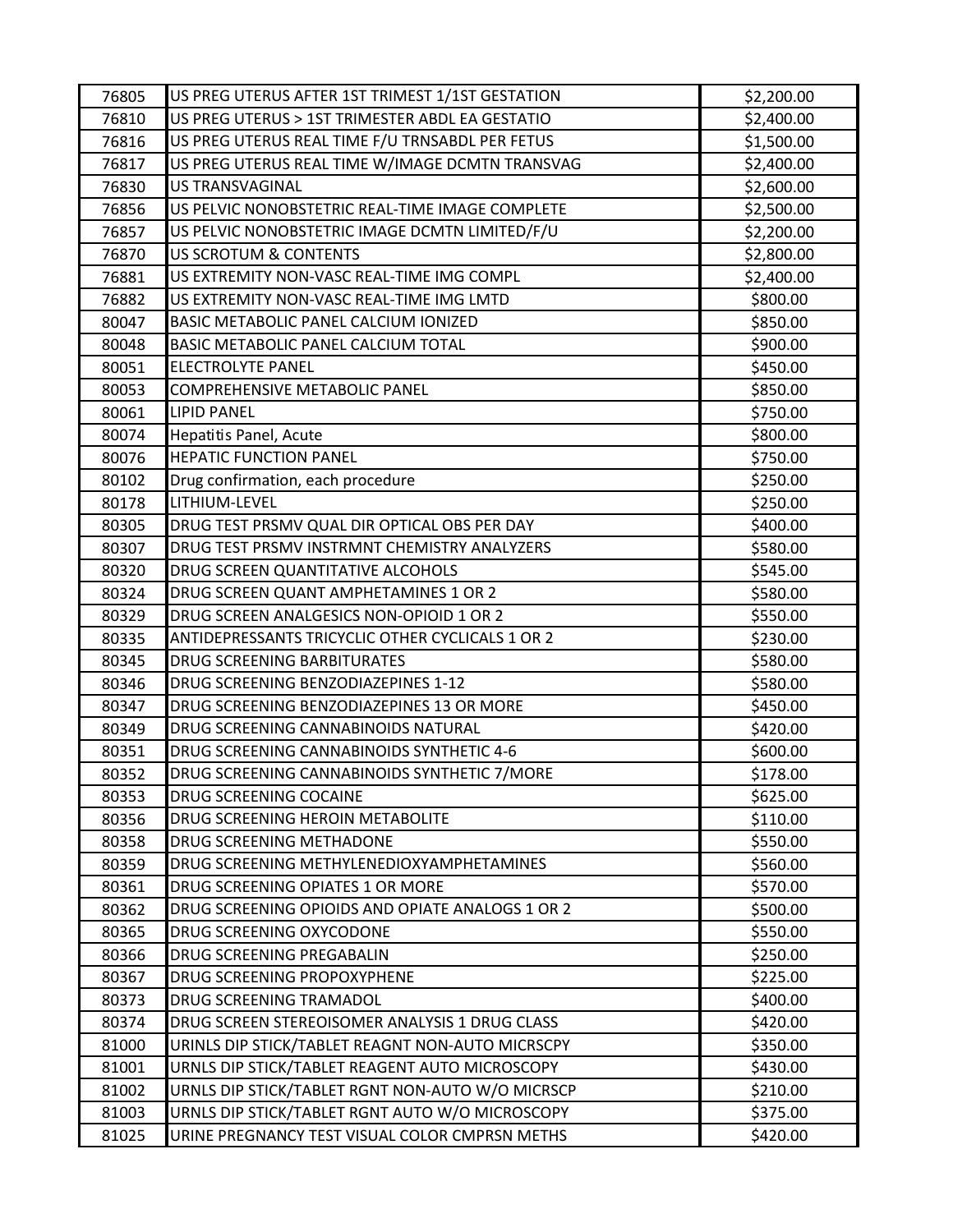| 82040 | ALBUMIN SERUM PLASMA/WHOLE BLOOD                             | \$150.00 |
|-------|--------------------------------------------------------------|----------|
| 82150 | <b>ASSAY OF AMYLASE</b>                                      | \$430.00 |
| 82247 | <b>BILIRUBIN TOTAL</b>                                       | \$280.00 |
| 82248 | <b>BILIRUBIN DIRECT</b>                                      | \$300.00 |
| 82250 | direct bilirubin                                             | \$250.00 |
| 82270 | BLOOD OCCULT PEROXIDASE ACTV QUAL FECES 1 DETER              | \$750.00 |
| 82272 | BLOOD OCCULT PEROXIDASE ACTV QUAL FECES 1-3 SPEC             | \$850.00 |
| 82274 | blood, occult by fecal hemoglobin determination by immunoass | \$700.00 |
| 82310 | <b>CALCIUM TOTAL</b>                                         | \$350.00 |
| 82330 | <b>CALCIUM IONIZED</b>                                       | \$360.00 |
| 82374 | <b>CARBON DIOXIDE BICARBONATE</b>                            | \$370.00 |
| 82435 | <b>CHLORIDE BLD</b>                                          | \$295.00 |
| 82465 | CHOLESTEROL SERUM/WHOLE BLOOD TOTAL                          | \$330.00 |
| 82533 | <b>CORTISOL TOTAL</b>                                        | \$295.00 |
| 82553 | CREATINE KINASE MB FRACTION ONLY                             | \$425.00 |
| 82565 | <b>CREATININE BLOOD</b>                                      | \$300.00 |
| 82747 | ASSAY OF FOLIC ACID RBC                                      | \$275.00 |
| 82784 | ASSAY OF GAMMAGLOBULIN IGA IGD IGG IGM EACH                  | \$590.00 |
| 82803 | BLOOD GASES ANY COMBINATION PH PCO2 PO2 CO2 HCO3             | \$510.00 |
| 82945 | <b>GLUCOSE BODY FLUID OTHER THAN BLOOD</b>                   | \$395.00 |
| 82947 | GLUCOSE QUANTITATIVE BLOOD XCPT REAGENT STRIP                | \$195.00 |
| 82948 | <b>GLUCOSE BLOOD REAGENT STRIP</b>                           | \$490.00 |
| 82962 | GLUC BLD GLUC MNTR DEV CLEARED FDA SPEC HOME USE             | \$120.00 |
| 82977 | <b>Under Chemistry Procedures</b>                            | \$400.00 |
| 83009 | HPYLORI BLOOD ANAL UREASE ACT NON-RADACT ISOTOPE             | \$490.00 |
| 83013 | HPYLORI BREATH ANAL UREASE ACT NON-RADACT ISTOPE             | \$495.00 |
| 83036 | HEMOGLOBIN GLYCOSYLATED A1C                                  | \$220.00 |
| 83525 | <b>ASSAY OF INSULIN TOTAL</b>                                | \$225.00 |
| 83690 | <b>ASSAY OF LIPASE</b>                                       | \$380.00 |
| 83718 | LIPOPROTEIN DIR MEAS HIGH DENSITY CHOLESTEROL                | \$295.00 |
| 83874 | <b>MYOGLOBIN</b>                                             | \$495.00 |
| 83880 | <b>NATRIURETIC PEPTIDE</b>                                   | \$620.00 |
| 83992 | <b>ASSAY OF PHENCYCLIDINE</b>                                | \$398.00 |
| 84075 | ASSAY OF PHOSPHATASE ALKALINE                                | \$210.00 |
| 84100 | <b>ASSAY OF PHOSPHORUS INORGANIC</b>                         | \$200.00 |
| 84132 | POTASSIUM SERUM PLASMA/WHOLE BLOOD                           | \$305.00 |
| 84155 | PROTEIN XCPT REFRACTOMETRY SERUM PLASMA/WHL BLD              | \$265.00 |
| 84157 | PROTEIN TOTAL XCPT REFRACTOMETRY OTH SRC                     | \$280.00 |
| 84295 | SODIUM SERUM PLASMA OR WHOLE BLOOD                           | \$265.00 |
| 84403 | Testosterone; total                                          | \$530.00 |
| 84436 | <b>ASSAY OF THYROXINE TOTAL</b>                              | \$290.00 |
| 84439 | <b>ASSAY OF FREE THYROXINE</b>                               | \$390.00 |
| 84450 | TRANSFERASE ASPARTATE AMINO AST SGOT                         | \$255.00 |
| 84460 | TRANSFERASE ALANINE AMINO ALT SGPT                           | \$200.00 |
| 84478 | <b>ASSAY OF TRIGLYCERIDES</b>                                | \$600.00 |
| 84479 | THYROID HORM UPTK/THYROID HORMONE BINDING RATIO              | \$280.00 |
| 84480 | ASSAY OF TRIIODOTHYRONINE T3 TOTAL TT3                       | \$495.00 |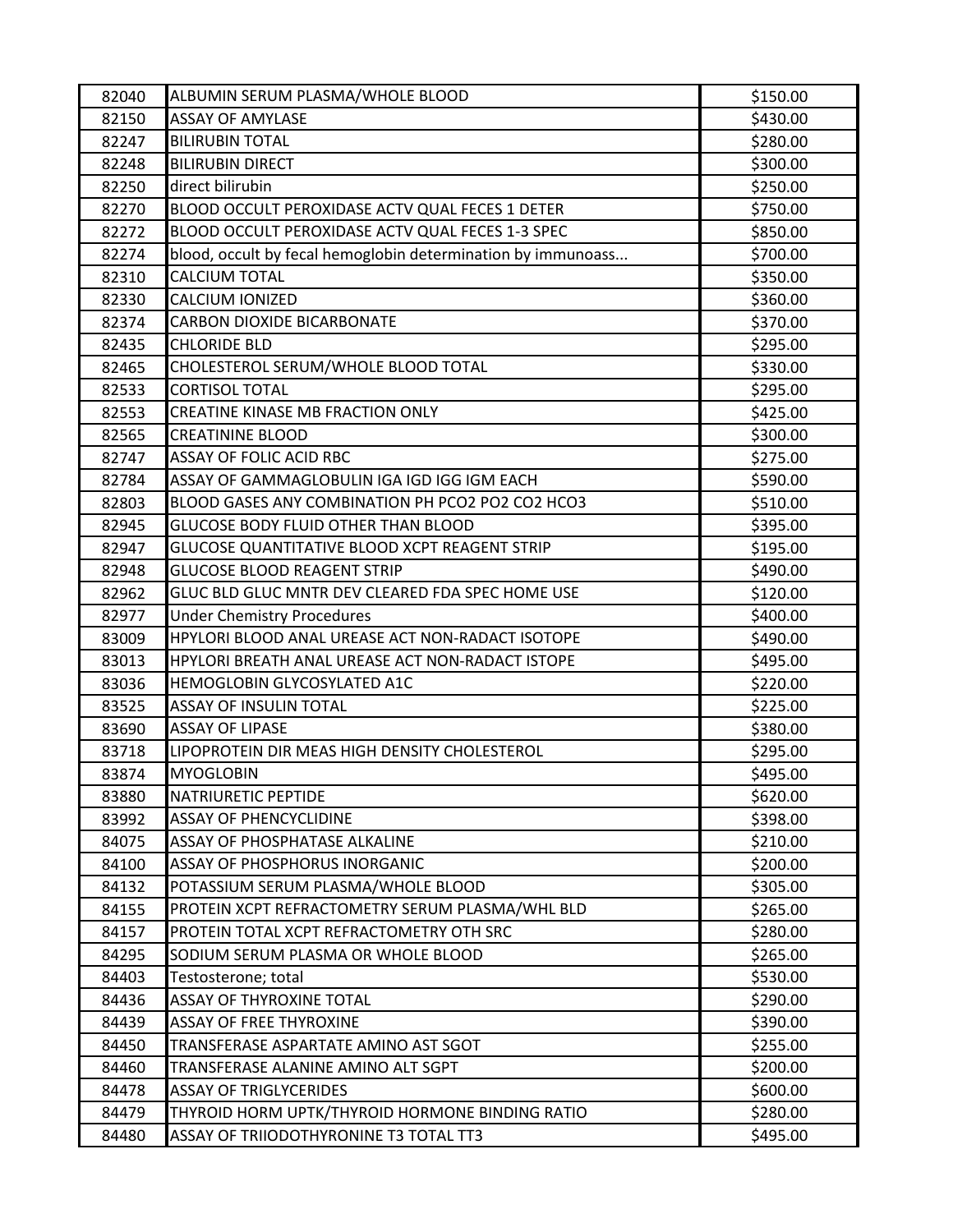| 84481 | <b>ASSAY OF TRIIODOTHYRONINE T3 FREE</b>                     | \$395.00   |
|-------|--------------------------------------------------------------|------------|
| 84484 | ASSAY OF TROPONIN QUANTITATIVE                               | \$765.00   |
| 84512 | ASSAY OF TROPONIN QUALITATIVE                                | \$275.00   |
| 84520 | ASSAY OF UREA NITROGEN QUANTITATIVE                          | \$275.00   |
| 84550 | ASSAY OF BLOOD/URIC ACID                                     | \$390.00   |
| 84702 | <b>GONADOTROPIN CHORIONIC QUANTITATIVE</b>                   | \$800.00   |
| 85025 | BLOOD COUNT COMPLETE AUTO&AUTO DIFRNTL WBC                   | \$1,010.00 |
| 85027 | <b>BLOOD COUNT COMPLETE AUTOMATED</b>                        | \$280.00   |
| 85041 | Red Blood Cell (RBC) Count                                   | \$500.00   |
| 85378 | D-DIMER - FIBRIN DGRADJ PRODUXS D-DIMER QUAL/SEMIQUAN        | \$450.00   |
| 85379 | FIBRIN DGRADJ PRODUCTS D-DIMER QUANTITATIVE                  | \$805.00   |
| 85610 | <b>PROTHROMBIN TIME</b>                                      | \$710.00   |
| 85651 | SEDIMENTATION RATE RBC NON-AUTOMATED                         | \$490.00   |
| 85652 | SEDIMENTATION RATE RBC AUTOMATED                             | \$110.00   |
| 85730 | THROMBOPLASTIN TIME PARTIAL PLASMA/WHOLE BLOOD               | \$240.00   |
| 86038 | <b>ANTINUCLEAR ANTIBODIES ANA</b>                            | \$250.00   |
| 86039 | ANTINUCLEAR ANTIBODIES ANA TITER                             | \$350.00   |
| 86060 | ANTISTREPTOLYSIN O TITER                                     | \$120.00   |
| 86140 | <b>C-REACTIVE PROTEIN</b>                                    | \$340.00   |
| 86235 | EXTRACTABLE NUCLEAR ANTIGEN ANTIBODY ANY METHOD              | \$480.00   |
| 86308 | <b>HETEROPHILE ANTIBODIES SCREEN</b>                         | \$325.00   |
| 86318 | Immunoassay for infectious agent antibody(ies), qualitative  | \$800.00   |
| 86431 | RHEUMATOID FACTOR QUANTITATIVE                               | \$180.00   |
| 86592 | Rapid Plasma Reagin (RPR), Qualitative Test                  | \$250.00   |
| 86677 | <b>ANTIBODY HELICOBACTER PYLORI</b>                          | \$420.00   |
| 86689 | ANTIBODY HTLV/HIV ANTIBODY CONFIRMATORY TEST                 | \$300.00   |
| 86701 | <b>ANTIBODY HIV-1</b>                                        | \$450.00   |
| 86780 | Under Qualitative or Semiquantitative Immunoassays           | \$750.00   |
| 86900 | Blood typing, serologic; ABO                                 | \$300.00   |
| 87040 | CULTURE BACTERIAL BLOOD AEROBIC W/ID ISOLATES                | \$320.00   |
| 87045 | CUL BACT STOOL AEROBIC ISOL SALMONELLA&SHIGELL               | \$620.00   |
| 87046 | STOOL CULTR AEROBIC BACT EA                                  | \$250.00   |
| 87070 | CUL BACT XCPT URINE BLOOD/STOOL AEROBIC ISOL                 | \$430.00   |
| 87075 | CULTURE BACTERIAL ANY SOURCE ANAEROBIC ISO&ID                | \$490.00   |
| 87076 | CUL BACT ANAEROBIC ADDL METHS DEFINITIVE EA ISOL             | \$350.00   |
| 87077 | CUL BACT AEROBIC ADDL METHS DEFINITIVE EA ISOL               | \$480.00   |
| 87081 | CUL PRSMPTV PTHGNC ORGANISM SCRN W/COLONY ESTIMJ             | \$490.00   |
| 87086 | CULTURE BACTERIAL QUANTTATIVE COLONY COUNT URINE             | \$300.00   |
| 87088 | CULTURE BCT ISOL&PRSMPTV ID ISOLATE EA URINE                 | \$210.00   |
| 87177 | Ova and parasites, direct smears, concentration and identifi | \$240.00   |
| 87205 | SMR PRIM SRC GRAM/GIEMSA STAIN BCT FUNGI/CELL                | \$250.00   |
| 87338 | IAAD IA HPYLORI STOOL                                        | \$560.00   |
| 87341 | IAAD IA HEPATITIS B SURFACE AG NEUTRALIZATION                | \$500.00   |
| 87420 | IAAD IA RESPIRATORY SYNCTIAL VIRUS                           | \$380.00   |
| 87426 | Antibody; severe acute respiratory syndrome coronavirus 2 (S | \$800.00   |
| 87427 | IAAD IA SHIGA-LIKE TOXIN                                     | \$250.00   |
| 87471 | Infectious agent detection by nucleic acid (DNA or RNA); Bar | \$1,400.00 |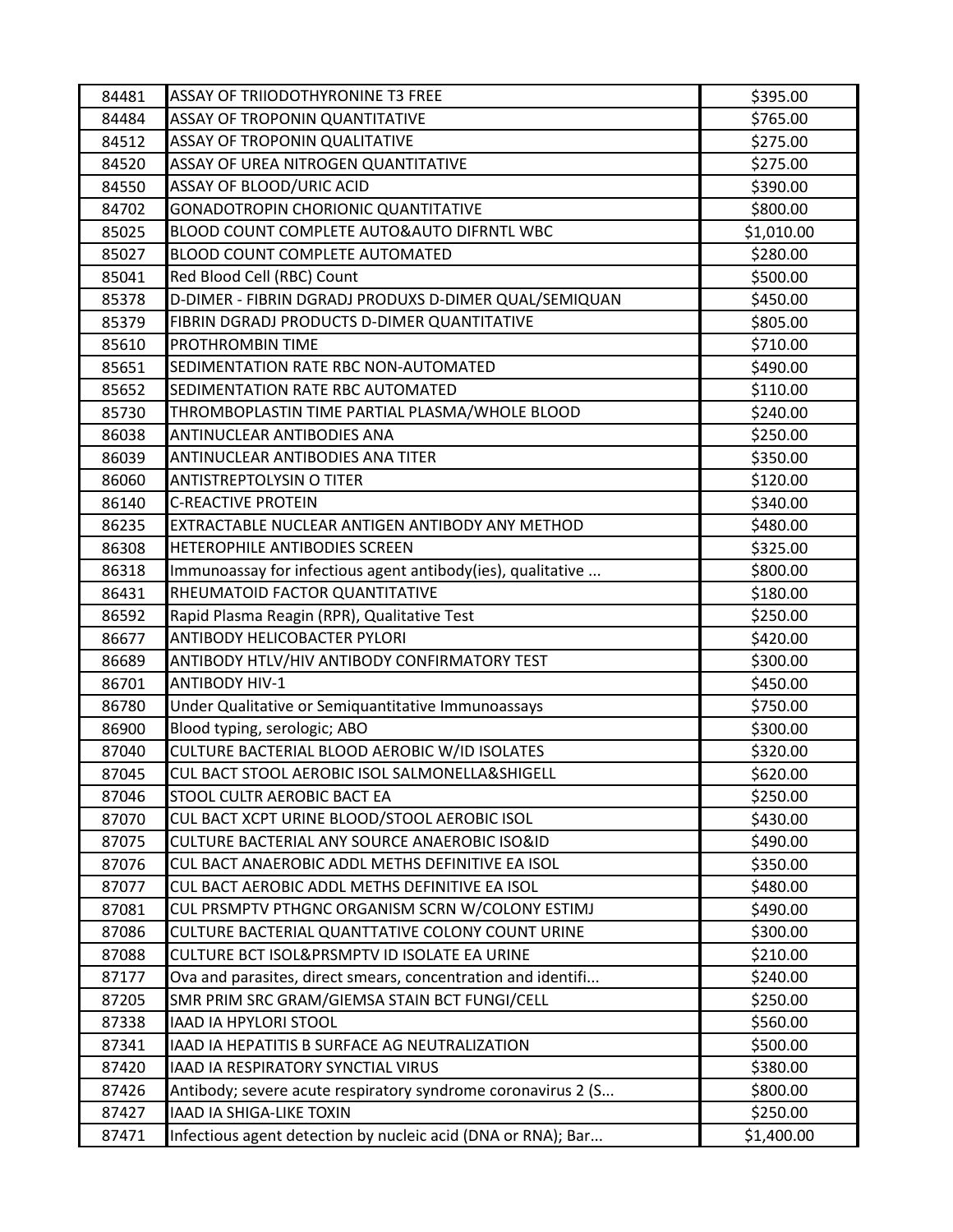| 87491 | IADNA CHLAMYDIA TRACHOMATIS AMPLIFIED PROBE TQ                          | \$525.00   |
|-------|-------------------------------------------------------------------------|------------|
| 87493 | Infectious agent detection by nucleic acid (DNA or RNA)                 | \$350.00   |
| 87581 | CPT <sup>®</sup> Code in category: Infectious agent detection by nuclei | \$750.00   |
| 87591 | IADNA NEISSERIA GONORRHOEAE AMPLIFIED PROBE TQ                          | \$225.00   |
| 87633 | CPT® Code in category: Infectious agent detection by nuclei             | \$800.00   |
| 87635 | Infectious agent detection by nucleic acid (DNA or RNA); sev            | \$1,200.00 |
| 87798 | CPT® Code in category: Infectious agent detection by nuclei             | \$1,000.00 |
| 87804 | IAADIADOO INFLUENZA                                                     | \$300.00   |
| 87807 | IAADIADOO RESPIRATORY SYNCTIAL VIRUS                                    | \$550.00   |
| 87880 | IAADIADOO STREPTOCOCCUS GROUP A                                         | \$820.00   |
| 89051 | CELL COUNT MISC BODY FLUIDS W/DIFFERENTIAL COUNT                        | \$325.00   |
| 89055 | LEUKOCYTE ASSMT FECAL QUAL/SEMIQUANTITATIVE                             | \$490.00   |
| 90471 | IM ADM PRQ ID SUBQ/IM NJXS 1 VACCINE                                    | \$160.00   |
| 90700 | DIPHTH TETANUS TOX ACELL PERTUSSIS VACC<7 YR IM                         | \$72.52    |
| 90714 | TD VACCINE PRSRV FREE 7 YRS OR OLDER FOR IM USE                         | \$580.00   |
| 90715 | TDAP VACCINE 7 YRS/> IM                                                 | \$540.00   |
| 92230 | fluorescein                                                             | \$550.00   |
| 93000 | ECG ROUTINE ECG W/LEAST 12 LDS W/I&R                                    | \$530.00   |
| 93005 | ECG ROUTINE ECG W/LEAST 12 LDS TRCG ONLY W/O I&R                        | \$690.00   |
| 93010 | ECG ROUTINE ECG W/LEAST 12 LDS I&R ONLY                                 | \$700.00   |
| 93040 | RHYTHM ECG 1-3 LEADS W/INTERPRETATION & REPORT                          | \$710.00   |
| 93042 | RHYTHM ECG 1-3 LEADS INTERPRETATION & REPRT ON                          | \$550.00   |
| 93224 | XTRNL ECG & 48 HR RECORD SCAN STOR W/R&I                                | \$800.00   |
| 93307 | ECHO TRANSTHORAC R-T 2D W/WO M-MODE REC COMP                            | \$2,200.00 |
| 93631 | INTRAOP EPICAR& ENDOCAR PACG& MAPG                                      | \$650.00   |
| 93784 | Ambulatory blood pressure monitoring                                    | \$800.00   |
| 93880 | DUPLEX SCAN EXTRACRANIAL ART COMPL BI STUDY                             | \$2,000.00 |
| 93922 | NON-INVAS PHYSIOLOGIC STD EXTREMITY ART 2 LEVEL                         | \$2,400.00 |
| 93923 | NON-INVASIVE PHYSIOLOGIC STUDY EXTREMITY 3 LEVLS                        | \$2,500.00 |
| 93925 | DUP-SCAN LXTR ART/ARTL BPGS COMPL BI STUDY                              | \$2,900.00 |
| 93926 | DUP-SCAN LXTR ART/ARTL BPGS UNI/LMTD STUDY                              | \$2,150.00 |
| 93930 | DUP-SCAN UXTR ART/ARTL BPGS COMPL BI STUDY                              | \$2,650.00 |
| 93931 | DUP-SCAN UXTR ART/ARTL BPGS UNI/LMTD STUDY                              | \$2,550.00 |
| 93970 | DUP-SCAN XTR VEINS COMPLETE BILATERAL STUDY                             | \$2,800.00 |
| 93971 | DUP-SCAN XTR VEINS UNILATERAL/LIMITED STUDY                             | \$2,500.00 |
| 93975 | DUP-SCAN ARTL FLO ABDL/PEL/SCROT&/RPR ORGN COM                          | \$3,200.00 |
| 94640 | PRESSURIZED/NONPRESSURIZED INHALATION TREATMENT                         | \$220.00   |
| 94760 | NONINVASIVE EAR/PULSE OXIMETRY SINGLE DETER                             | \$280.00   |
| 94761 | NONINVASIVE EAR/PULSE OXIMETRY MULTIPLE DETER                           | \$225.00   |
| 94762 | NONINVASIVE EAR/PULSE OXIMETRY OVERNIGHT MONITOR                        | \$480.00   |
| 96360 | IV INFUSION HYDRATION INITIAL 31 MIN-1 HOUR                             | \$725.25   |
| 96361 | IV INFUSION HYDRATION EACH ADDITIONAL HOUR                              | \$449.00   |
| 96365 | IV INFUSION THERAPY/PROPHYLAXIS /DX 1ST TO 1 HR                         | \$711.00   |
| 96366 | IV INFUSION THERAPY PROPHYLAXIS/DX EA HOUR                              | \$700.00   |
| 96367 | IV INFUSION THER PROPH ADDL SEQUENTIAL TO 1 HR                          | \$990.00   |
| 96368 | IV NFS THERAPY PROPHYLAXIS/DX CONCURRENT NFS                            | \$710.00   |
| 96372 | THERAPEUTIC PROPHYLACTIC/DX INJECTION SUBQ/IM                           | \$341.95   |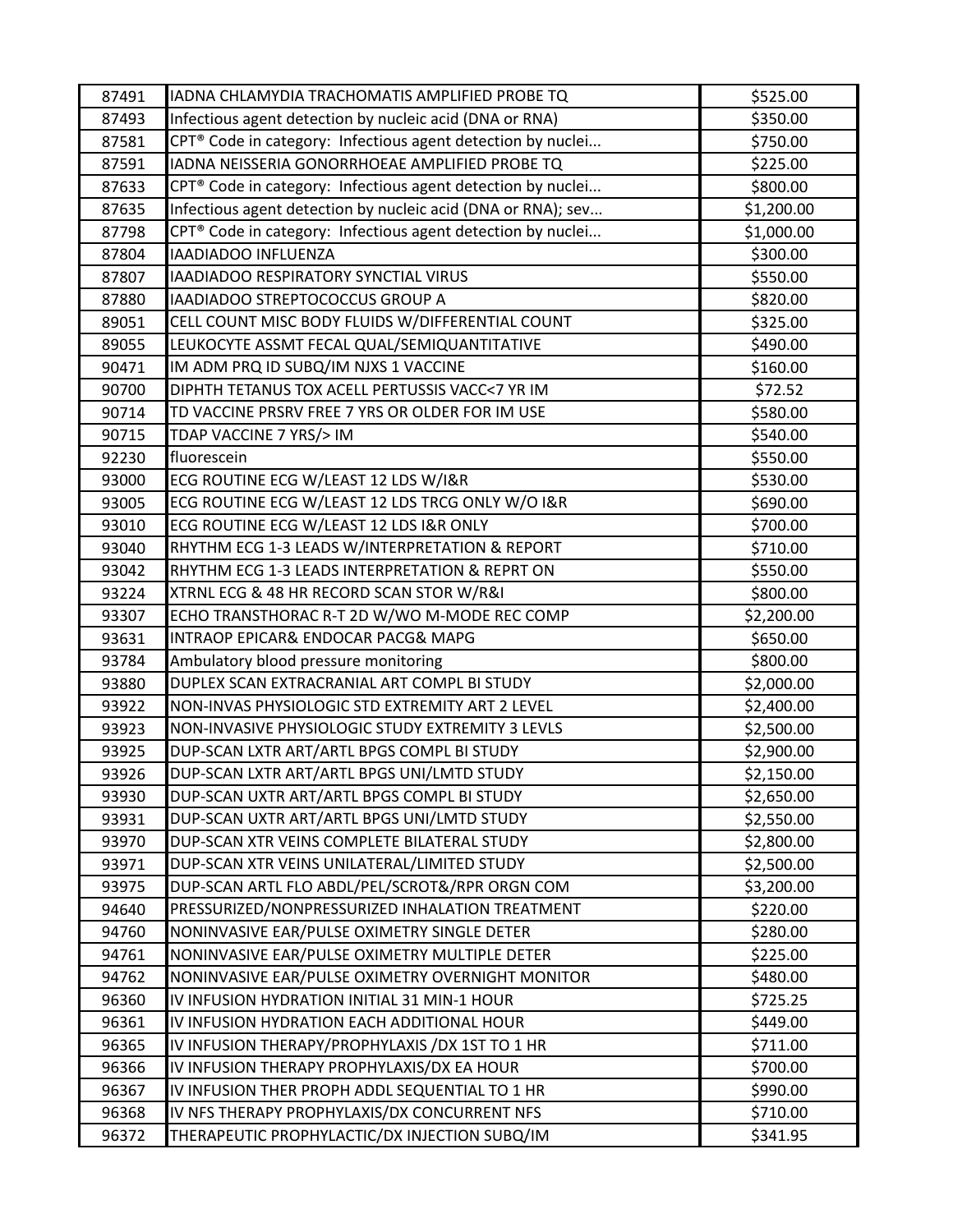| 96374          | THER PROPH/DX NJX IV PUSH SINGLE/1ST SBST/DRUG               | \$357.00           |
|----------------|--------------------------------------------------------------|--------------------|
| 96375          | THERAPEUTIC INJECTION IV PUSH EACH NEW DRUG                  | \$374.00           |
| 96376          | THER PROPH/DX NJX EA SEQL IV PUSH SBST/DRUG FAC              | \$289.00           |
| 96377          | APPL ON-BODY INJECTOR FOR TIMED SUBQ INJECTION               | \$720.00           |
| 97010          | APPLICATION MODALITY 1/> AREAS HOT/COLD PACKS                | \$120.00           |
| 97116          | THER PX 1/> AREAS EA 15 MIN GAIT TRAINJ W/STAIR              | \$580.00           |
| 97542          | WHEELCHAIR MGMT EA 15 MIN                                    | \$430.00           |
| 97597          | DEBRIDEMENT OPEN WOUND 20 SQ CM/<                            | \$920.00           |
| 99024          | POSTOP FOLLOW UP VISIT RELATED TO ORIGINAL PX                | \$650.00           |
| 99070          | SUPPLIES&MATERIALS ABOVE/BEYOND PROV BY PHYS/QHP             | \$160.00           |
| 99151          | MOD SED SAME PHYS/QHP INITIAL 15 MINS <5 YRS                 | \$997.12           |
| 99152          | MOD SED SAME PHYS/QHP INITIAL 15 MINS 5/> YRS                | \$1,480.00         |
| 99173          | SCREENING TEST VISUAL ACUITY QUANTITATIVE BILAT              | \$1,300.00         |
| 99217          | OBSERVATION CARE DISCHARGE MANAGEMENT                        | \$1,200.00         |
| 99218          | INITIAL OBSERVATION CARE/DAY 30 MINUTES                      | \$1,800.00         |
| 99219          | INITIAL OBSERVATION CARE/DAY 50 MINUTES                      | \$1,800.00         |
| 99220          | INITIAL OBSERVATION CARE/DAY 70 MINUTES                      | \$1,800.00         |
| 99234          | OBSERVATION/INPATIENT HOSPITAL CARE 40 MINUTES               | \$1,800.00         |
| 99235          | OBSERVATION/INPATIENT HOSPITAL CARE 50 MINUTES               | \$2,000.00         |
| 99236          | OBSERVATION/INPATIENT HOSPITAL CARE 55 MINUTES               | \$2,200.00         |
| 99281          | EMERGENCY DEPARTMENT VISIT LIMITED/MINOR PROB                | \$505.00           |
| 99282          | EMERGENCY DEPARTMENT VISIT LOW/MODER SEVERITY                | \$2,975.00         |
| 99283          | EMERGENCY DEPARTMENT VISIT MODERATE SEVERITY                 | \$2,100.00         |
| 99284          | EMERGENCY DEPARTMENT VISIT HIGH/URGENT SEVERITY              | \$4,320.00         |
| 99285          | EMERGENCY DEPT VISIT HIGH SEVERITY&THREAT FUNCJ              | \$5,400.00         |
| 99291          | CRITICAL CARE ILL/INJURED PATIENT INIT 30-74 MIN             | \$2,500.00         |
| 99292          | CRITICAL CARE ILL/INJURED PATIENT ADDL 30 MIN                | \$2,000.00         |
| 99406          | TOBACCO USE CESSATION INTERMEDIATE 3-10                      | \$69.54            |
| A0382          | <b>BASIC SUPPORT ROUTINE SUPPLS</b>                          | \$18.00            |
| A0394          | ALS IV DRUG THERAPY SUPPLIES                                 | \$1.02             |
| A0396          | ALS ESOPHAGEAL INTUB SUPPLS                                  | \$25.00            |
| A4206          | 1 CC STERILE SYRINGE&NEEDLE                                  | \$15.00            |
| A4207          | 2 CC STERILE SYRINGE&NEEDLE                                  | \$18.00            |
| A4208          | 3 CC STERILE SYRINGE&NEEDLE                                  | \$26.90            |
| A4209          | 5+ CC STERILE SYRINGE&NEEDLE                                 | \$30.00            |
| A4210          | NONNEEDLE INJECTION DEVICE                                   | \$30.00            |
| A4211          | <b>SUPP FOR SELF-ADM INJECTIONS</b>                          | \$15.00            |
| A4212          | NON CORING NEEDLE OR STYLET                                  | \$15.00            |
| A4213          | 20+ CC SYRINGE ONLY                                          | \$5.98             |
| A4215          | <b>STERILE NEEDLE</b>                                        | \$10.75            |
| A4216          | STERILE WATER/SALINE, 10 ML                                  | \$3.00             |
| A4217<br>A4221 | STERILE WATER/SALINE, 500 ML<br>SUPP NON-INSULIN INF CATH/WK | \$22.80<br>\$20.00 |
| A4223          | INFUSION SUPPLIES W/O PUMP                                   |                    |
|                | SUPPLY INSULIN INF CATH/WK                                   | \$40.00<br>\$22.00 |
| A4224          | SYRINGE W/NEEDLE INSULIN 3CC                                 | \$15.00            |
| A4232          |                                                              |                    |
| A4244          | ALCOHOL OR PEROXIDE PER PINT                                 | \$4.00             |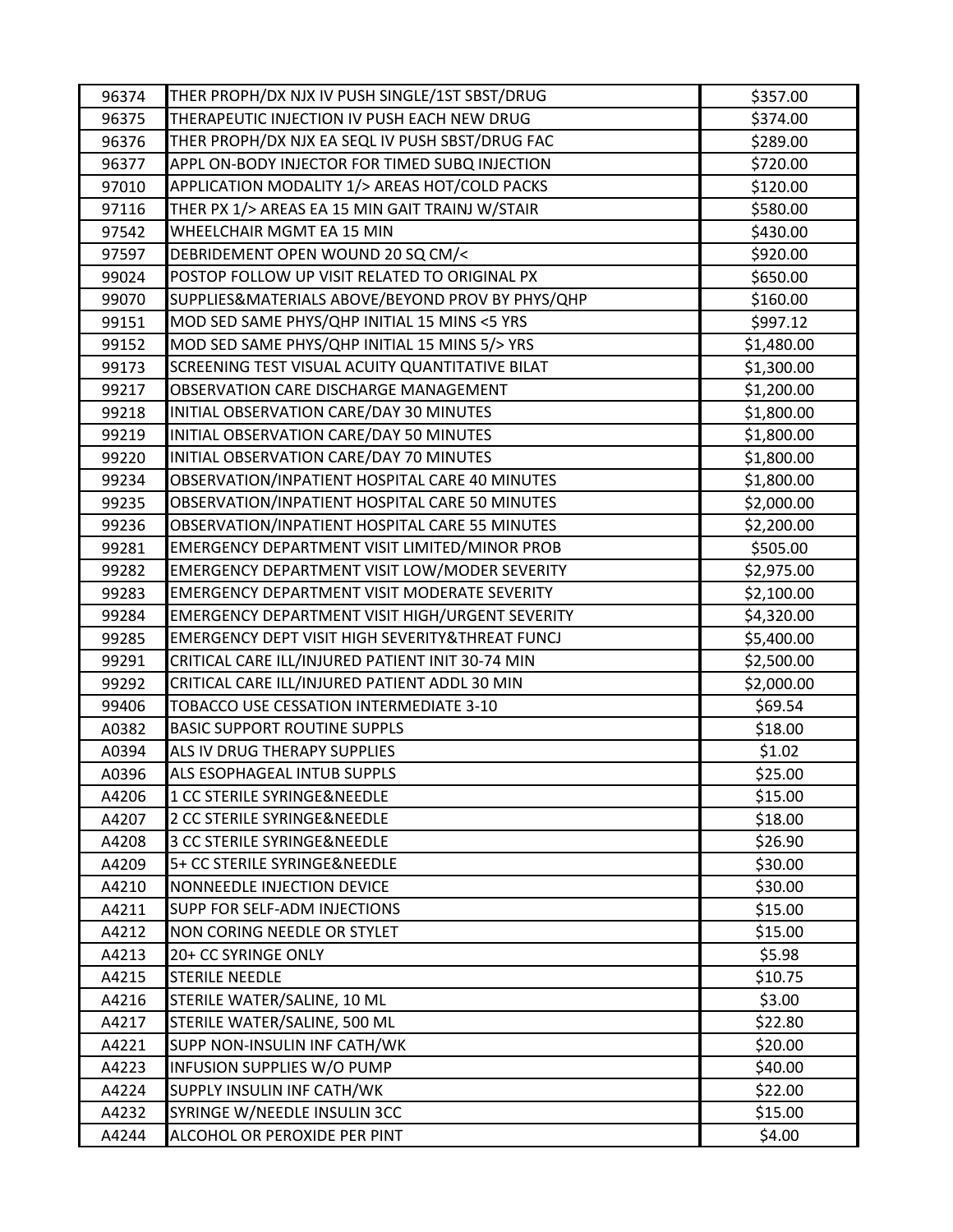| A4245 | ALCOHOL WIPES PER BOX               | \$5.00   |
|-------|-------------------------------------|----------|
| A4246 | <b>BETADINE/PHISOHEX SOLUTION</b>   | \$21.58  |
| A4247 | BETADINE/IODINE SWABS/WIPES         | \$21.58  |
| A4248 | CHLORHEXIDINE ANTISEPT              | \$10.00  |
| A4253 | <b>BLOOD GLUCOSE/REAGENT STRIPS</b> | \$10.00  |
| A4281 | REPLACEMENT BREASTPUMP TUBE         | \$15.00  |
| A4283 | REPLACEMENT BREASTPUMP CAP          | \$15.00  |
| A4300 | CATH IMPL VASC ACCESS PORTAL        | \$10.00  |
| A4310 | INSERT TRAY W/O BAG/CATH            | \$15.00  |
| A4311 | CATHETER W/O BAG 2-WAY LATEX        | \$139.00 |
| A4314 | CATH W/DRAINAGE 2-WAY LATEX         | \$44.00  |
| A4315 | CATH W/DRAINAGE 2-WAY SILCNE        | \$18.00  |
| A4322 | <b>IRRIGATION SYRINGE</b>           | \$15.00  |
| A4327 | FEM URINARY COLLECT DEV CUP         | \$10.00  |
| A4332 | LUBE STERILE PACKET                 | \$12.00  |
| A4335 | <b>INCONTINENCE SUPPLY</b>          | \$3.00   |
| A4338 | <b>INDWELLING CATHETER LATEX</b>    | \$15.00  |
| A4344 | CATH INDW FOLEY 2 WAY SILICN        | \$146.00 |
| A4352 | <b>COUDE TIP URINARY CATHETER</b>   | \$20.00  |
| A4353 | INTERMITTENT URINARY CATH           | \$120.00 |
| A4358 | URINARY LEG OR ABDOMEN BAG          | \$12.50  |
| A4369 | SKIN BARRIER LIQUID PER OZ          | \$10.00  |
| A4402 | LUBRICANT PER OUNCE                 | \$10.00  |
| A4406 | PECTIN BASED OSTOMY PASTE           | \$12.00  |
| A4450 | <b>NON-WATERPROOF TAPE</b>          | \$10.00  |
| A4452 | <b>WATERPROOF TAPE</b>              | \$12.00  |
| A4458 | REUSABLE ENEMA BAG                  | \$25.00  |
| A4465 | <b>NON-ELASTIC EXTREMITY BINDER</b> | \$20.00  |
| A4470 | <b>GRAVLEE JET WASHER</b>           | \$15.00  |
| A4550 | <b>SURGICAL TRAYS</b>               | \$50.00  |
| A4554 | <b>DISPOSABLE UNDERPADS</b>         | \$18.00  |
| A4556 | <b>ELECTRODES, PAIR</b>             | \$60.00  |
| A4558 | CONDUCTIVE GEL OR PASTE             | \$15.00  |
| A4562 | PESSARY, NON RUBBER, ANY TYPE       | \$12.00  |
| A4565 | <b>SLINGS</b>                       | \$20.00  |
| A4566 | SHOULD SLING/VEST/ABRESTRAIN        | \$25.00  |
| A4570 | <b>SPLINT</b>                       | \$50.00  |
| A4580 | <b>CAST SUPPLIES (PLASTER)</b>      | \$35.00  |
| A4606 | OXYGEN PROBE USED W OXIMETER        | \$20.00  |
| A4613 | <b>BATTERY CHARGER</b>              | \$60.00  |
| A4615 | CANNULA NASAL                       | \$20.00  |
| A4616 | TUBING (OXYGEN) PER FOOT            | \$25.00  |
| A4620 | <b>VARIABLE CONCENTRATION MASK</b>  | \$15.00  |
| A4628 | OROPHARYNGEAL SUCTION CATH          | \$20.00  |
| A4629 | TRACHEOSTOMY CARE KIT               | \$35.00  |
| A4649 | <b>SURGICAL SUPPLIES</b>            | \$40.00  |
| A4653 | PD CATHETER ANCHOR BELT             | \$20.00  |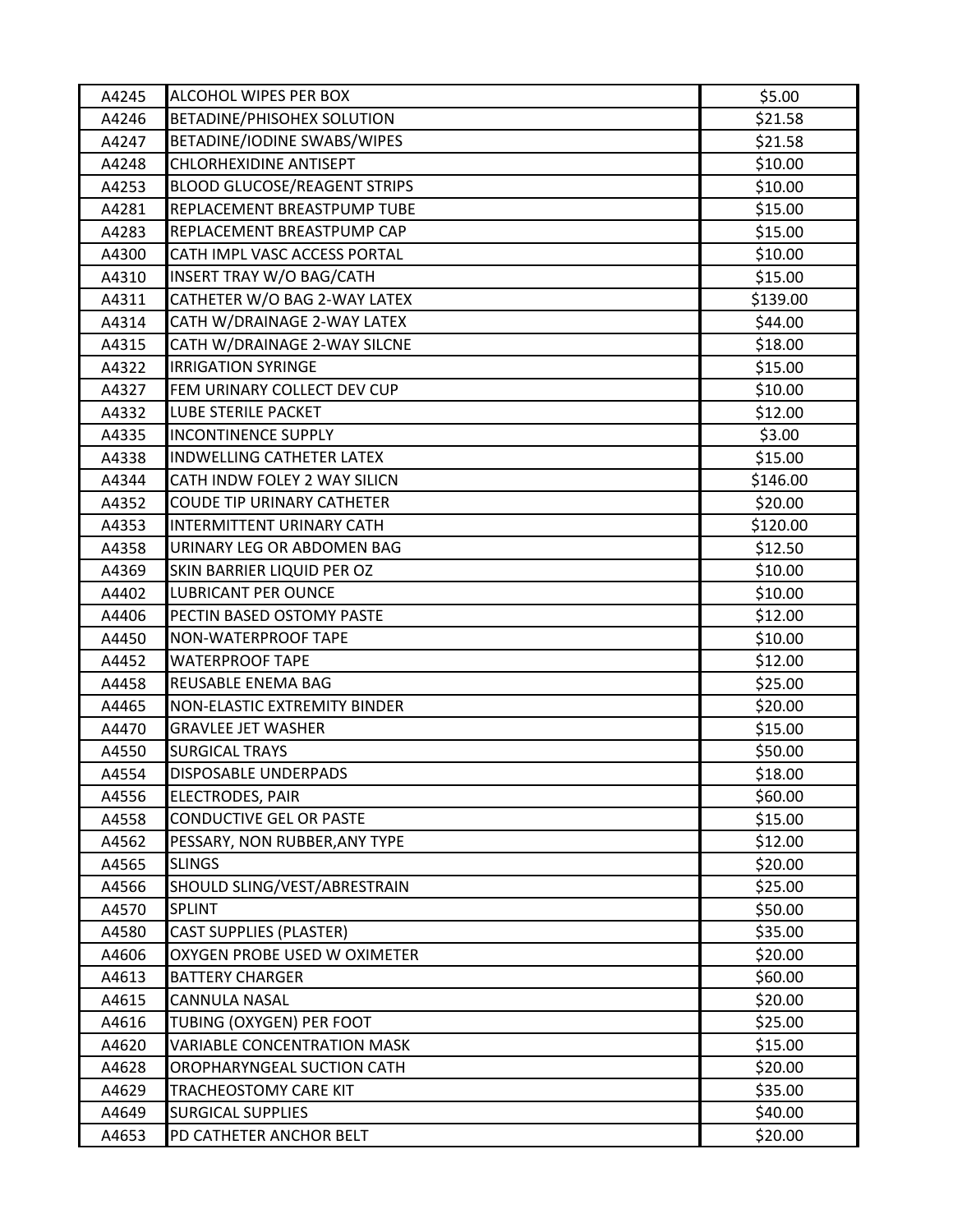| A4657 | SYRINGE W/WO NEEDLE           | \$10.00 |
|-------|-------------------------------|---------|
| A4670 | AUTOMATIC BP MONITOR, DIAL    | \$30.00 |
| A4673 | EXT LINE W EASY LOCK CONNECT  | \$15.00 |
| A4750 | ART OR VENOUS BLOOD TUBING    | \$20.00 |
| A4770 | BLOOD COLLECTION TUBE/VACUUM  | \$25.00 |
| A4927 | <b>NON-STERILE GLOVES</b>     | \$10.00 |
| A4930 | STERILE, GLOVES PER PAIR      | \$12.00 |
| A5112 | URINARY LEG BAG               | \$20.00 |
| A5120 | SKIN BARRIER, WIPE OR SWAB    | \$12.00 |
| A5126 | DISK/FOAM PAD +OR- ADHESIVE   | \$15.00 |
| A6021 | COLLAGEN DRESSING <= 16 SQ IN | \$15.00 |
| A6196 | ALGINATE DRESSING <= 16 SQ IN | \$20.00 |
| A6203 | COMPOSITE DRSG <= 16 SQ IN    | \$15.00 |
| A6208 | CONTACT LAYER > 48 SQ IN      | \$20.00 |
| A6209 | FOAM DRSG <=16 SQ IN W/O BDR  | \$15.00 |
| A6212 | FOAM DRG <= 16 SQ IN W/BORDER | \$15.00 |
| A6216 | NON-STERILE GAUZE<=16 SQ IN   | \$10.00 |
| A6217 | NON-STERILE GAUZE>16<=48 SQ   | \$12.00 |
| A6218 | NON-STERILE GAUZE > 48 SQ IN  | \$15.00 |
| A6219 | GAUZE <= 16 SQ IN W/BORDER    | \$10.00 |
| A6220 | GAUZE >16 <=48 SQ IN W/BORDR  | \$12.00 |
| A6221 | GAUZE > 48 SQ IN W/BORDER     | \$15.00 |
| A6222 | GAUZE <=16 IN NO W/SAL W/O B  | \$12.00 |
| A6223 | GAUZE >16<=48 NO W/SAL W/O B  | \$15.00 |
| A6224 | GAUZE > 48 IN NO W/SAL W/O B  | \$20.00 |
| A6231 | HYDROGEL DSG<=16 SQ IN        | \$12.00 |
| A6233 | HYDROGEL DRESSING >48 SQ IN   | \$15.00 |
| A6235 | HYDROCOLLD DRG >16<=48 W/O B  | \$18.00 |
| A6238 | HYDROCOLLD DRG >16<=48 W/BDR  | \$20.00 |
| A6239 | HYDROCOLLD DRG > 48 IN W/BDR  | \$22.00 |
| A6246 | HYDROGEL DRG >16<=48 IN W/B   | \$25.00 |
| A6248 | HYDROGEL DRSG GEL FILLER      | \$15.00 |
| A6250 | SKIN SEAL PROTECT MOISTURIZR  | \$10.00 |
| A6251 | ABSORPT DRG <=16 SQ IN W/O B  | \$10.00 |
| A6252 | ABSORPT DRG >16 <=48 W/O BDR  | \$15.00 |
| A6253 | ABSORPT DRG > 48 SQ IN W/O B  | \$18.00 |
| A6254 | ABSORPT DRG <=16 SQ IN W/BDR  | \$10.00 |
| A6255 | ABSORPT DRG >16<=48 IN W/BDR  | \$15.00 |
| A6257 | TRANSPARENT FILM <= 16 SQ IN  | \$18.00 |
| A6258 | TRANSPARENT FILM >16<=48 IN   | \$20.00 |
| A6266 | IMPREG GAUZE NO H20/SAL/YARD  | \$22.00 |
| A6402 | STERILE GAUZE <= 16 SQ IN     | \$15.00 |
| A6403 | STERILE GAUZE>16 <= 48 SQ IN  | \$15.00 |
| A6404 | STERILE GAUZE > 48 SQ IN      | \$18.00 |
| A6407 | PACKING STRIPS, NON-IMPREG    | \$15.00 |
| A6412 | <b>OCCLUSIVE EYE PATCH</b>    | \$15.00 |
| A6413 | ADHESIVE BANDAGE, FIRST-AID   | \$18.00 |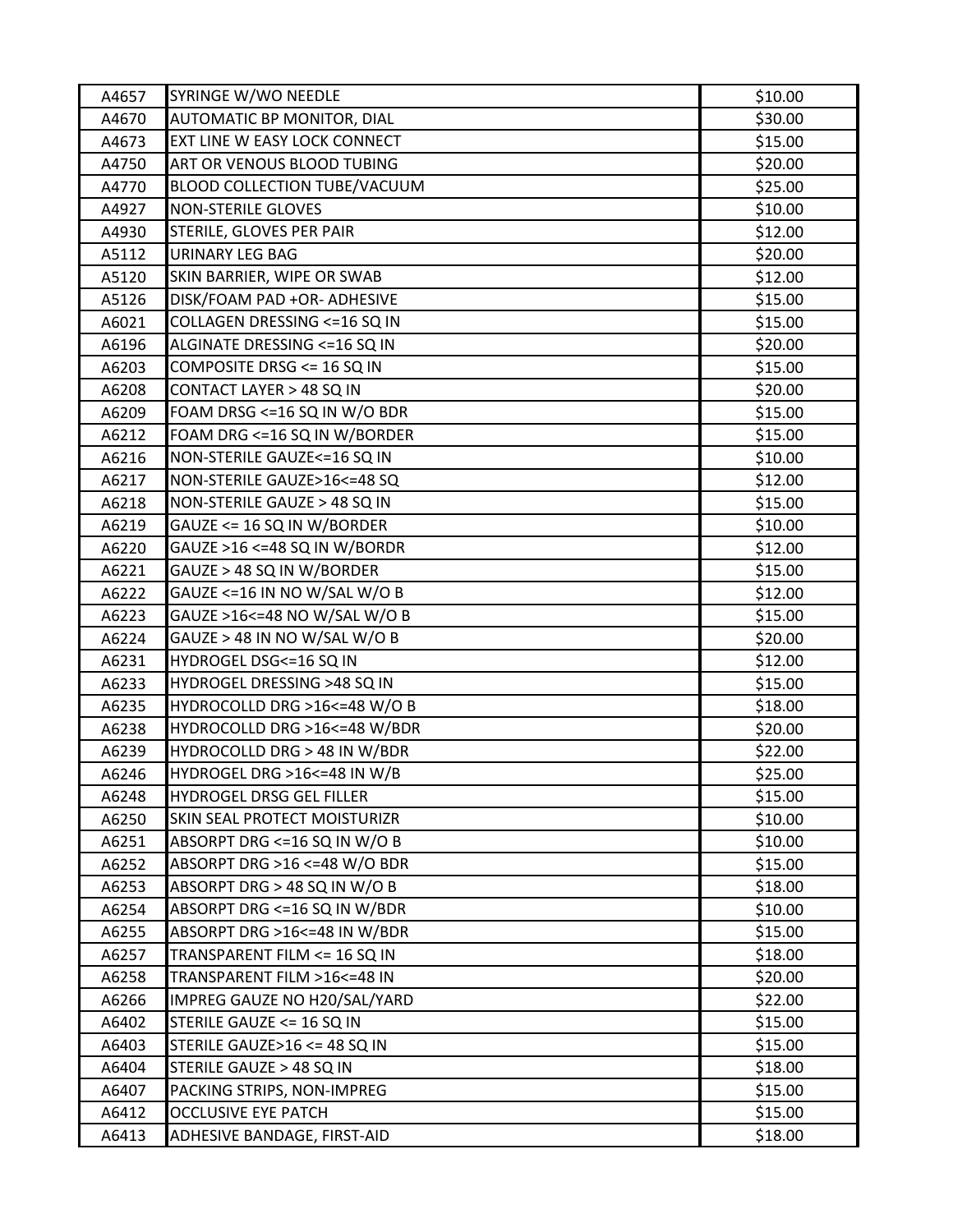| A6441 | PAD BAND W>=3 <5/YD                                          | \$15.00    |
|-------|--------------------------------------------------------------|------------|
| A6442 | CONFORM BAND N/S W<3/YD                                      | \$10.00    |
| A6445 | CONFORM BAND S W <3/YD                                       | \$12.00    |
| A6446 | CONFORM BAND S W>=3 <5/YD                                    | \$15.00    |
| A6447 | CONFORM BAND S W >=5/YD                                      | \$18.00    |
| A6448 | LT COMPRES BAND <3/YD                                        | \$12.00    |
| A6449 | LT COMPRES BAND >=3 <5/YD                                    | \$15.00    |
| A6450 | LT COMPRES BAND >=5/YD                                       | \$18.00    |
| A6453 | SELF-ADHER BAND W <3/YD                                      | \$25.00    |
| A6454 | SELF-ADHER BAND W>=3 <5/YD                                   | \$12.00    |
| A6455 | SELF-ADHER BAND >=5/YD                                       | \$15.00    |
| A6456 | ZINC PASTE BAND W >=3<5/YD                                   | \$15.00    |
| A6457 | TUBULAR DRESSING                                             | \$30.00    |
| A6530 | <b>COMPRESSION STOCKING BK18-30</b>                          | \$15.00    |
| A6545 | <b>GRAD COMP NON-ELASTIC BK</b>                              | \$20.00    |
| A7002 | TUBING USED W SUCTION PUMP                                   | \$40.00    |
| A7003 | NEBULIZER ADMINISTRATION SET                                 | \$35.00    |
| A7004 | DISPOSABLE NEBULIZER SML VOL                                 | \$35.00    |
| A7005 | NONDISPOSABLE NEBULIZER SET                                  | \$30.00    |
| A7006 | FILTERED NEBULIZER ADMIN SET                                 | \$25.00    |
| A7015 | AEROSOL MASK USED W NEBULIZE                                 | \$25.00    |
| A7030 | <b>CPAP FULL FACE MASK</b>                                   | \$20.00    |
| A7046 | REPL WATER CHAMBER, PAP DEV                                  | \$30.00    |
| A7047 | RESP SUCTION ORAL INTERFACE                                  | \$25.00    |
| A9150 | MISC/EXPER NON-PRESCRIPT DRU                                 | \$35.00    |
| A9270 | NON-COVERED ITEM OR SERVICE                                  | \$50.00    |
| A9273 | HOT/COLD BOTLE/CAP/COL/WRAP                                  | \$35.00    |
| A9281 | REACHING/GRABBING DEVICE                                     | \$80.00    |
| C1722 | AICD, SINGLE CHAMBER                                         | \$400.00   |
| C1751 | CATH, INF, PER/CENT/MIDLINE                                  | \$450.00   |
| C1781 | MESH (IMPLANTABLE)                                           | \$200.00   |
| C2618 | PROBE/NEEDLE, CRYO                                           | \$35.00    |
| C9285 | PATCH, LIDOCAINE/TETRACAINE                                  | \$20.00    |
| E0110 | <b>CRUTCH FOREARM PAIR</b>                                   | \$225.00   |
| E0114 | CRUTCH UNDERARM PAIR NO WOOD                                 | \$250.00   |
| E0116 | CRUTCH UNDERARM EACH NO WOOD                                 | \$200.00   |
| E0240 | <b>BATH/SHOWER CHAIR</b>                                     | \$80.00    |
| E0275 | <b>BED PAN STANDARD</b>                                      | \$100.00   |
| E0325 | URINAL MALE JUG-TYPE                                         | \$50.00    |
| E0326 | URINAL FEMALE JUG-TYPE                                       | \$50.00    |
| E0570 | NEBULIZER WITH COMPRESSION                                   | \$200.00   |
| E0607 | <b>BLOOD GLUCOSE MONITOR HOME</b>                            | \$80.00    |
| E0625 | PATIENT LIFT BATHROOM OR TOI                                 | \$200.00   |
| G0168 | WOUND CLOSURE BY ADHESIVE                                    | \$20.00    |
| G0378 | HOSPITAL OBSERVATION PER HR                                  | \$2,000.00 |
| G0402 | INITIAL PREVENTIVE EXAM                                      | \$1,500.00 |
| G2023 | Specimen collection for severe acute respiratory syndrome co | \$180.00   |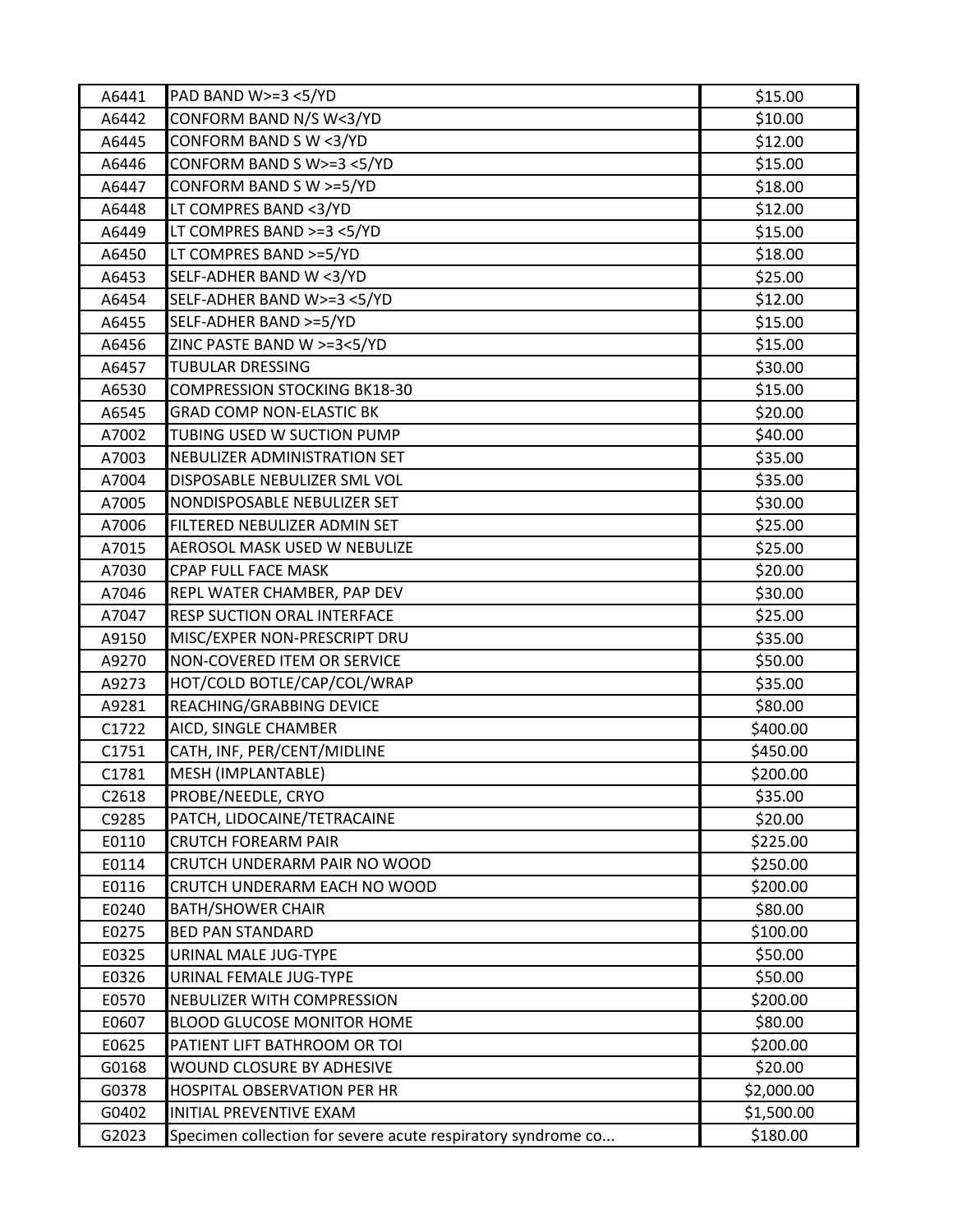| G2024 | Specimen collection for severe acute respiratory syndrome co | \$200.00 |
|-------|--------------------------------------------------------------|----------|
| G6058 | Drug confirmation, each procedure                            | \$250.00 |
| G8598 | ASA/ANTIPLAT THER USED                                       | \$65.00  |
| G8601 | NO ELIG TPA INIT W/IN 3 HRS                                  | \$800.00 |
| G8602 | NO TPA INIT W/IN 3 HRS                                       | \$750.00 |
| J0120 | <b>TETRACYCLIN INJECTION</b>                                 | \$30.00  |
| J0129 | <b>ABATACEPT INJECTION</b>                                   | \$25.00  |
| J0131 | <b>ACETAMINOPHEN INJECTION</b>                               | \$30.00  |
| J0153 | ADENOSINE INJ 1MG                                            | \$40.00  |
| J0171 | ADRENALIN EPINEPHRINE INJECT                                 | \$30.00  |
| J0282 | <b>AMIODARONE HCL</b>                                        | \$25.00  |
| J0290 | AMPICILLIN 500 MG INJ                                        | \$50.00  |
| J0360 | HYDRALAZINE HCL INJECTION                                    | \$30.00  |
| J0456 | <b>AZITHROMYCIN</b>                                          | \$25.00  |
| J0461 | <b>ATROPINE SULFATE INJECTION</b>                            | \$20.00  |
| J0500 | DICYCLOMINE INJECTION                                        | \$45.00  |
| J0561 | PENICILLIN G BENZATHINE INJ                                  | \$30.00  |
| J0610 | CALCIUM GLUCONATE INJECTION                                  | \$30.00  |
| J0690 | CEFAZOLIN SODIUM INJECTION                                   | \$25.00  |
| J0696 | CEFTRIAXONE SODIUM INJECTION                                 | \$30.00  |
| J0697 | STERILE CEFUROXIME INJECTION                                 | \$25.00  |
| J0735 | <b>CLONIDINE HYDROCHLORIDE</b>                               | \$25.00  |
| J0744 | <b>CIPROFLOXACIN IV</b>                                      | \$30.00  |
| J1020 | METHYLPREDNISOLONE 20 MG INJ                                 | \$20.00  |
| J1030 | METHYLPREDNISOLONE 40 MG INJ                                 | \$22.00  |
| J1040 | METHYLPREDNISOLONE 80 MG INJ                                 | \$25.00  |
| J1100 | DEXAMETHASONE SODIUM PHOS                                    | \$21.00  |
| J1170 | <b>HYDROMORPHONE INJECTION</b>                               | \$35.00  |
| J1200 | DIPHENHYDRAMINE HCL INJECTIO                                 | \$20.00  |
| J1610 | <b>GLUCAGON HYDROCHLORIDE/1 MG</b>                           | \$50.00  |
| J1631 | HALOPERIDOL DECANOATE INJ                                    | \$45.00  |
| J1642 | INJ HEPARIN SODIUM PER 10 U                                  | \$20.00  |
| J1644 | INJ HEPARIN SODIUM PER 1000U                                 | \$30.00  |
| J1650 | INJ ENOXAPARIN SODIUM                                        | \$25.00  |
| J1741 | <b>IBUPROFEN INJECTION</b>                                   | \$22.00  |
| J1810 | DROPERIDOL/FENTANYL INJ                                      | \$25.00  |
| J1815 | <b>INSULIN INJECTION</b>                                     | \$20.00  |
| J1817 | <b>INSULIN FOR INSULIN PUMP USE</b>                          | \$22.00  |
| J1885 | KETOROLAC TROMETHAMINE INJ                                   | \$20.00  |
| J1930 | LANREOTIDE INJECTION                                         | \$45.00  |
| J1940 | <b>FUROSEMIDE INJECTION</b>                                  | \$35.00  |
| J1956 | LEVOFLOXACIN INJECTION                                       | \$45.00  |
| J2001 | <b>LIDOCAINE INJECTION</b>                                   | \$30.00  |
| J2060 | LORAZEPAM INJECTION                                          | \$35.00  |
| J2175 | MEPERIDINE HYDROCHL /100 MG                                  | \$25.00  |
| J2250 | INJ MIDAZOLAM HYDROCHLORIDE                                  | \$30.00  |
| J2270 | MORPHINE SULFATE INJECTION                                   | \$30.00  |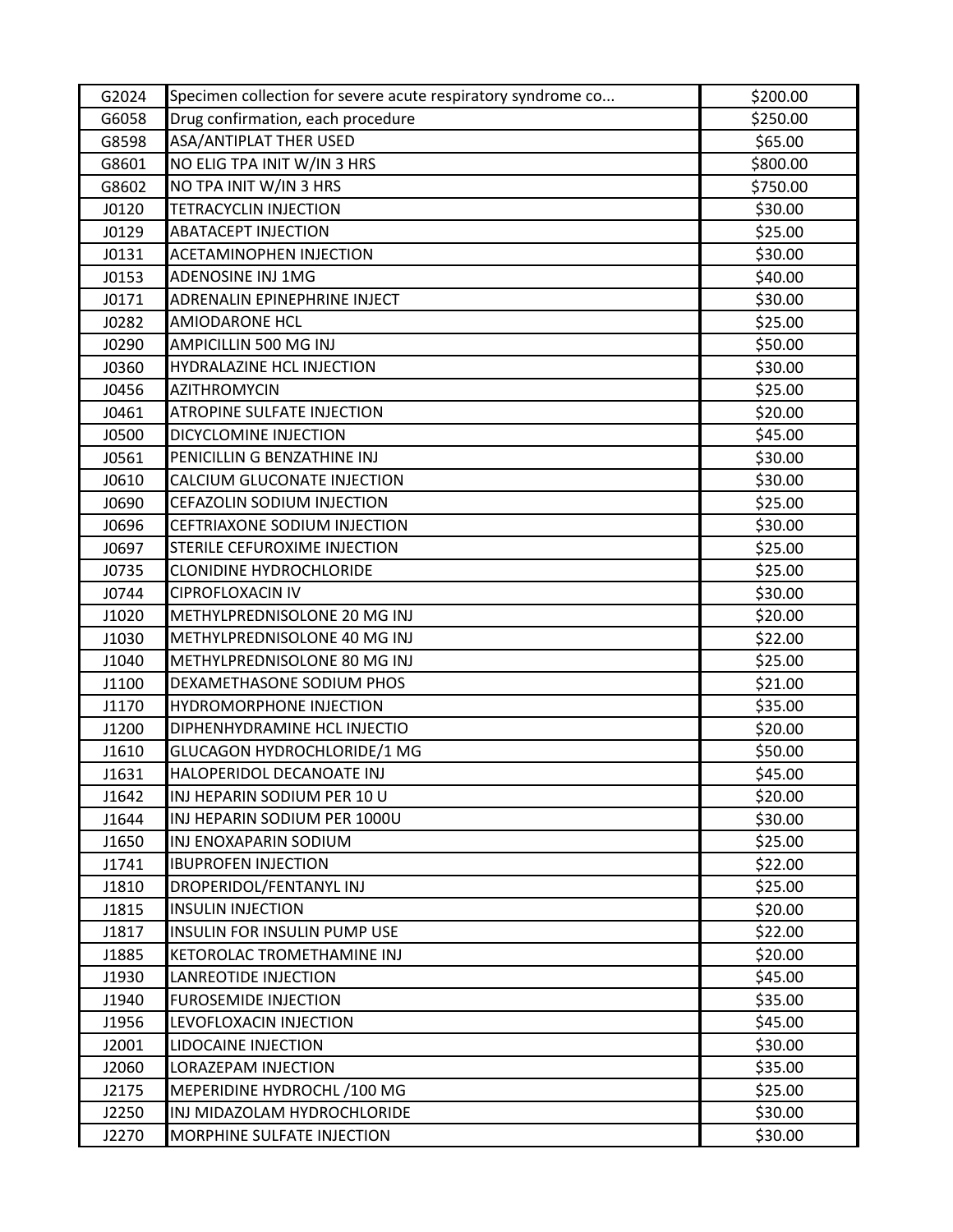| J2274 | INJ MORPHINE PF EPID ITHC          | \$30.00  |
|-------|------------------------------------|----------|
| J2360 | ORPHENADRINE INJECTION             | \$30.00  |
| J2405 | ONDANSETRON HCL INJECTION          | \$21.00  |
| J2410 | OXYMORPHONE HCL INJECTION          | \$25.00  |
| J2425 | PALIFERMIN INJECTION               | \$25.00  |
| J2504 | PEGADEMASE BOVINE, 25 IU           | \$25.00  |
| J2543 | PIPERACILLIN/TAZOBACTAM            | \$30.00  |
| J2550 | PROMETHAZINE HCL INJECTION         | \$35.00  |
| J2704 | INJ, PROPOFOL, 10 MG               | \$22.00  |
| J2765 | METOCLOPRAMIDE HCL INJECTION       | \$30.00  |
| J2780 | RANITIDINE HYDROCHLORIDE INJ       | \$20.00  |
| J2800 | METHOCARBAMOL INJECTION            | \$50.00  |
| J2920 | METHYLPREDNISOLONE INJECTION       | \$32.00  |
| J2930 | METHYLPREDNISOLONE INJECTION       | \$35.00  |
| J3010 | FENTANYL CITRATE INJECTION         | \$33.00  |
| J3030 | SUMATRIPTAN SUCCINATE / 6 MG       | \$50.00  |
| J3260 | TOBRAMYCIN SULFATE INJECTION       | \$50.00  |
| J3360 | DIAZEPAM INJECTION                 | \$25.00  |
| J3370 | VANCOMYCIN HCL INJECTION           | \$30.00  |
| J3430 | VITAMIN K PHYTONADIONE INJ         | \$50.00  |
| J3475 | INJ MAGNESIUM SULFATE              | \$20.00  |
| J3480 | INJ POTASSIUM CHLORIDE             | \$125.00 |
| J3490 | DRUGS UNCLASSIFIED INJECTION       | \$31.00  |
| J7030 | NORMAL SALINE SOLUTION INFUS       | \$45.00  |
| J7040 | NORMAL SALINE SOLUTION INFUS       | \$40.00  |
| J7042 | 5% DEXTROSE/NORMAL SALINE          | \$45.00  |
| J7050 | NORMAL SALINE SOLUTION INFUS       | \$48.00  |
| J7070 | <b>D5W INFUSION</b>                | \$20.00  |
| J7120 | RINGERS LACTATE INFUSION           | \$50.00  |
| J7121 | 5% DEXTROSE IN LAC RINGERS         | \$50.00  |
| J7131 | <b>HYPERTONIC SALINE SOL</b>       | \$20.00  |
| J7192 | <b>FACTOR VIII RECOMBINANT NOS</b> | \$20.00  |
| J7313 | FLUOCINOL ACET INTRAVIT IMP        | \$20.00  |
| J7510 | PREDNISOLONE ORAL PER 5 MG         | \$15.00  |
| J7611 | ALBUTEROL NON-COMP CON             | \$35.00  |
| J7613 | ALBUTEROL NON-COMP UNIT            | \$35.00  |
| J7614 | LEVALBUTEROL NON-COMP UNIT         | \$35.00  |
| J7615 | LEVALBUTEROL COMP UNIT             | \$35.00  |
| J7620 | ALBUTEROL IPRATROP NON-COMP        | \$35.00  |
| J7631 | CROMOLYN SODIUM NONCOMP UNIT       | \$20.00  |
| J7637 | DEXAMETHASONE COMP CON             | \$20.00  |
| J7644 | IPRATROPIUM BROMIDE NON-COMP       | \$50.00  |
| J7682 | TOBRAMYCIN NON-COMP UNIT           | \$25.00  |
| J7699 | INHALATION SOLUTION FOR DME        | \$25.00  |
| J8498 | <b>ANTIEMETIC RECTAL/SUPP NOS</b>  | \$25.00  |
| J8499 | ORAL PRESCRIP DRUG NON CHEMO       | \$25.00  |
| J9206 | IRINOTECAN INJECTION               | \$25.00  |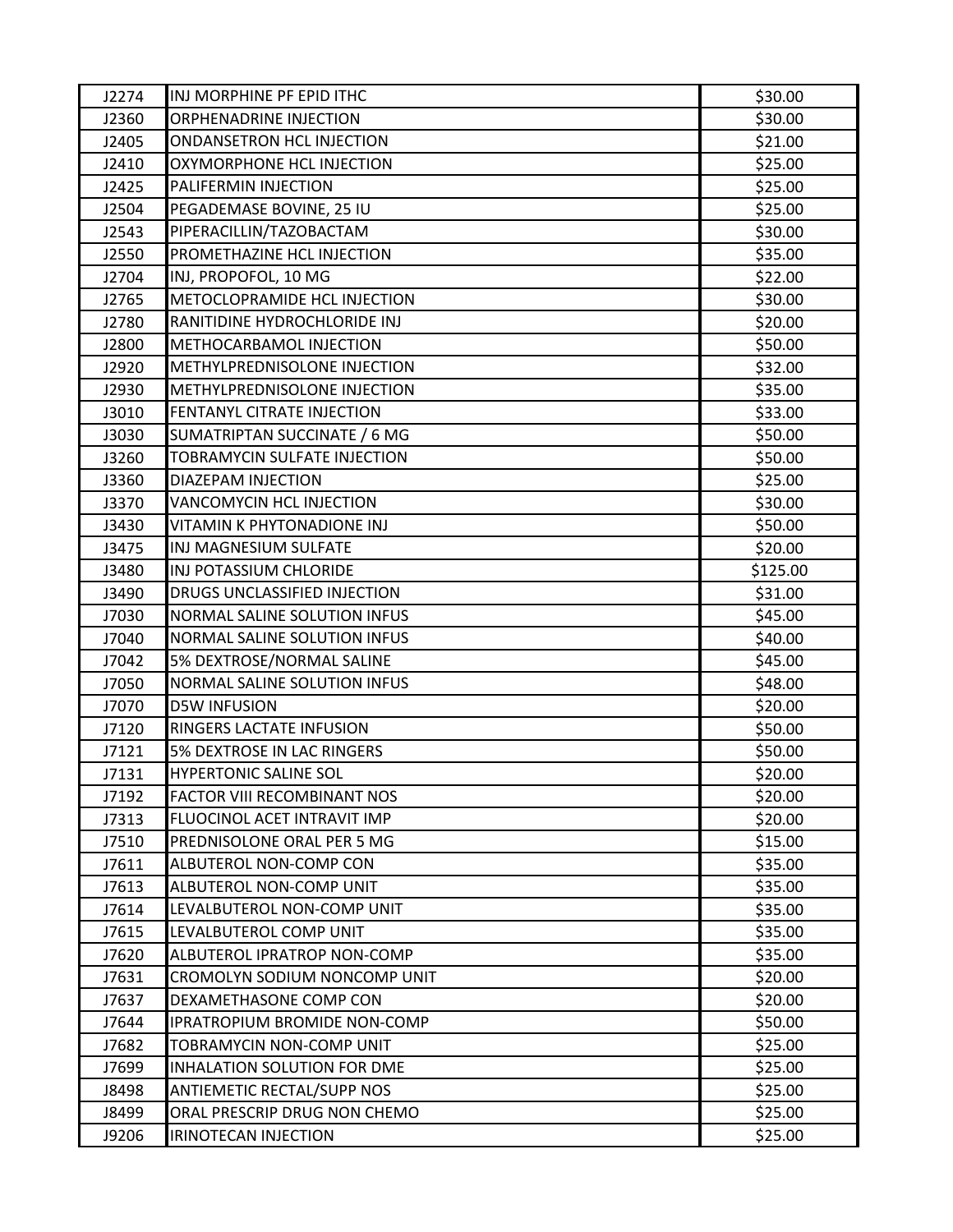| L0112 | <b>CRANIAL CERVICAL ORTHOSIS</b>    | \$250.00 |
|-------|-------------------------------------|----------|
| L0120 | CERV FLEX N/ADJ FOAM PRE OTS        | \$350.00 |
| L0150 | CERV SEMI-RIG ADJ MOLDED CHN        | \$150.00 |
| L0172 | CERV COL SR FOAM 2PC PRE OTS        | \$150.00 |
| L0174 | CERV SR 2PC THOR EXT PRE OTS        | \$300.00 |
| L1810 | KO ELASTIC WITH JOINTS              | \$750.00 |
| L1830 | KO IMMOB CANVAS LONG PRE OTS        | \$500.00 |
| L1902 | AFO ANKLE GAUNTLET PRE OTS          | \$20.00  |
| L2360 | <b>EXTENDED STEEL SHANK</b>         | \$350.00 |
| L3031 | FOOT LAMIN/PREPREG COMPOSITE        | \$450.00 |
| L3201 | OXFORD W SUPINAT/PRONAT INF         | \$400.00 |
| L3209 | SURGICAL BOOT EACH CHILD            | \$400.00 |
| L3250 | <b>CUSTOM MOLD SHOE REMOV PROST</b> | \$400.00 |
| L3260 | AMBULATORY SURGICAL BOOT EAC        | \$350.00 |
| L3310 | SHOE LIFT ELEV HEEL/SOLE NEO        | \$300.00 |
| L3500 | ORTHO SHOE ADD LEATHER INSOL        | \$350.00 |
| L3540 | ORTHO SHOE ADD FULL SOLE            | \$450.00 |
| L3650 | SO 8 ABD RESTRAINT PRE OTS          | \$90.00  |
| L3660 | SO 8 AB RSTR CAN/WEB PRE OTS        | \$375.00 |
| L3670 | SO ACRO/CLAV CAN WEB PRE OTS        | \$400.00 |
| L3720 | FOREARM/ARM CUFFS FREE MOTIO        | \$550.00 |
| L3808 | WHFO, RIGID W/O JOINTS              | \$600.00 |
| L3809 | WHFO W/O JOINTS PRE OTS             | \$700.00 |
| L3905 | WHO W/NONTORSION JNT(S) CF          | \$800.00 |
| L3906 | WHO W/O JOINTS CF                   | \$900.00 |
| L3908 | WHO COCK-UP NONMOLDE PRE OTS        | \$150.00 |
| L4350 | ANKLE CONTROL ORTHO PRE OTS         | \$250.00 |
| L4360 | PNEUMAT WALKING BOOT PRE CST        | \$250.00 |
| L4361 | PNEUMA/VAC WALK BOOT PRE OTS        | \$250.00 |
| L4386 | NON-PNEUM WALK BOOT PRE CST         | \$250.00 |
| L4387 | NON-PNEUM WALK BOOT PRE OTS         | \$250.00 |
| L4398 | FOOT DROP SPLINT PRE OTS            | \$80.00  |
| L4631 | AFO, WALK BOOT TYPE, CUS FAB        | \$250.00 |
| P9612 | CATHETERIZE FOR URINE SPEC          | \$60.00  |
| Q0144 | AZITHROMYCIN DIHYDRATE, ORAL        | \$15.00  |
| Q0169 | PROMETHAZINE HCL 12.5MG ORAL        | \$10.00  |
| Q0179 | ONDANSETRON OD, TAB 8MG             | \$45.00  |
| Q4001 | CAST SUP BODY CAST PLASTER          | \$900.00 |
| Q4006 | CAST SUP LONG ARM ADULT FBRG        | \$950.00 |
| Q4018 | CAST SUP LNG ARM SPLINT FBRG        | \$320.00 |
| Q4019 | CAST SUP LNG ARM SPLNT PED P        | \$750.00 |
| Q4020 | CAST SUP LNG ARM SPLNT PED F        | \$620.00 |
| Q4021 | CAST SUP SHT ARM SPLINT PLST        | \$650.00 |
| Q4022 | CAST SUP SHT ARM SPLINT FBRG        | \$500.00 |
| Q4023 | CAST SUP SHT ARM SPLNT PED P        | \$525.00 |
| Q4024 | CAST SUP SHT ARM SPLNT PED F        | \$550.00 |
| Q4042 | CAST SUP LNG LEG SPLNT FBRGL        | \$800.00 |